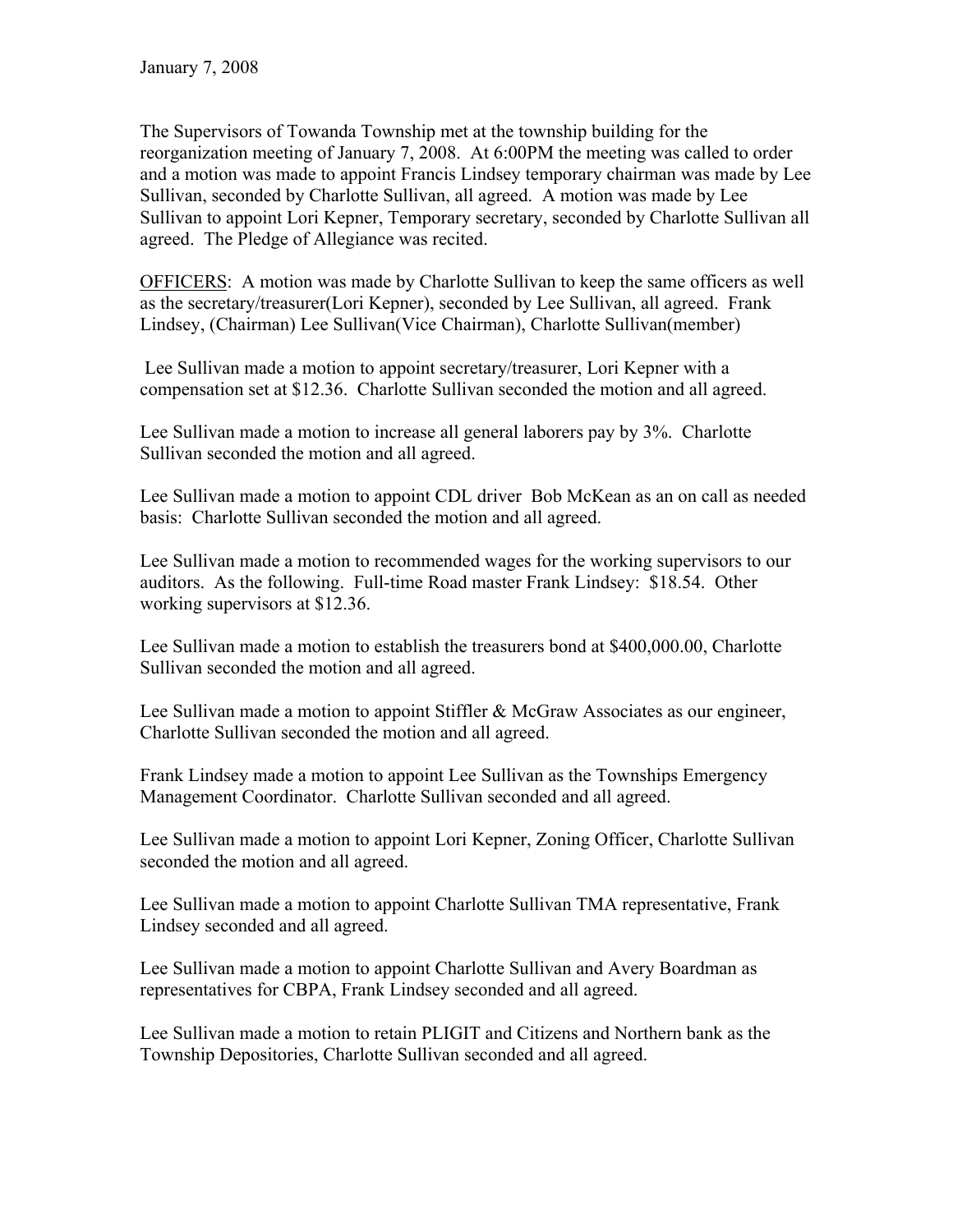Lee Sullivan made a motion to authorize everyday utilities bills, etc to be paid to make sure the township does not get charged late fees, Charlotte Sullivan seconded and all agreed.

Lee Sullivan made a motion to retain Jeffrey Osmond as our township solicitor with no increase in rate from 2007, Charlotte Sullivan seconded the motion and all agreed.

Lee Sullivan made a motion to establish the Township meetings to be held at the Towanda Township Municipal Building PO BOX 188, Church St, Towanda PA 18848, with the dates set forth at the December 2007 Township Meeting.

Frank Lindsey made a motion to appoint Lee Sullivan as representative for the Fire Board, Charlotte Sullivan seconded the motion and all agreed.

Charlotte Sullivan made a motion to certify the voting delegate at the PSATS convention as the person who may attend the convention such as a supervisors, road master, or township secretary. Lee Sullivan seconded the motion and all agreed.

Charlotte Sullivan made a motion to see rental rates for the equipment: Backhoe: \$60.00, Lg, truck \$55.00, Sm trk \$45.00, Tar Buggy \$15.00, Stonerake \$15.00, Roller \$40.00, tractor/mower \$125.00, Supervisor truck \$10.00, Supervisor saw/weed eater \$5.00, Lawn mower contractor rates \$20.00 per mow, and contracted Snow plowing at \$15.00 per job. Lee Sullivan seconded the motion and all agreed.

Charlotte Sullivan made a motion to Set taxes are following, seconded by Lee Sullivan and all agreed: Real Estate: 2.48 mills Spec Fire Tax: 1.91 mills Real Estate Transfer : .5% Earned Income : .5% Total road miles at 13.91 Mileage Rate for 2008 at .505 cents per mile.

Charlotte Sullivan made a motion to set holidays which are to be determined by the employee manual. Lee Sullivan seconded the motion and all agreed.

Lee Sullivan made a motion to adjourn at 6:30PM, seconded by Charlotte Sullivan and all agreed.

 $Signed:$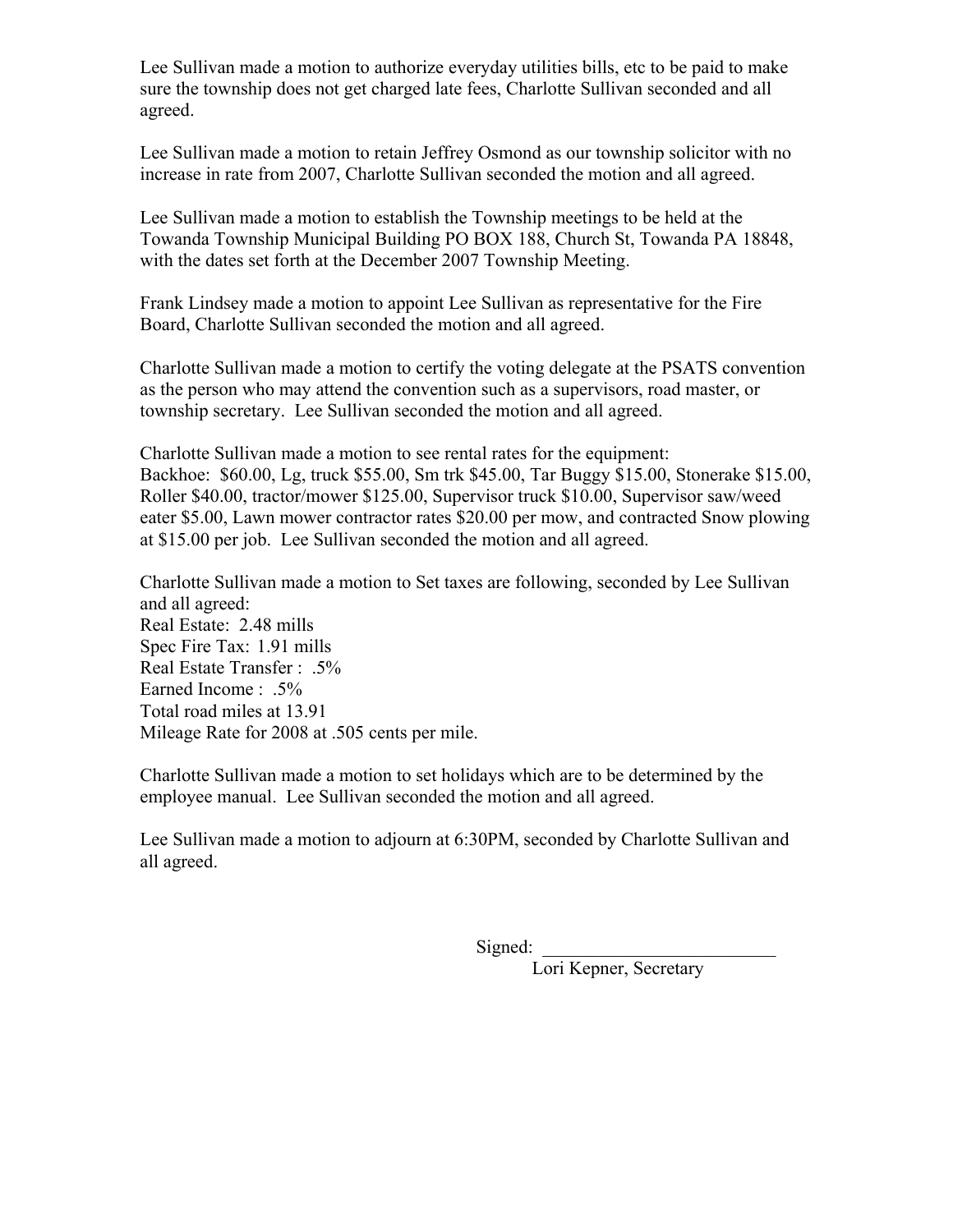The Supervisors of Towanda Township met at the township building for the regular monthly meeting of January 7, 2008. The meeting was called to order by Chairman Francis Lindsey at 6:30PM. The Pledge of Allegiance was recited. Lee Sullivan, Charlotte Sullivan and Lori Kepner were present. L. Sullivan made a motion to accept the minutes of the previous meeting, seconded by C. Sullivan, all agreed. The treasurer's report was given. Lee Sullivan made a motion to accept the treasurer's report as given. Charlotte Sullivan seconded the motion and all agreed.

# **CITIZENS TO BE HEARD**

Steve Sumner from Gannon Associates was present to discuss insurance proposals for the 2008-2009 calendar years.

# **NEW BUSINESS:**

1. Insurance proposals: The Township received two insurance proposals for the 2008-2009 year. One from HA Thomson for \$9616.41, and the other from Gannon Associates for \$7845.00. Lee Sullivan made a motion to accept the bid from Gannon Associates for \$7845.00 without the additional \$1,000,000.00 liability coverage, Charlotte Sullivan seconded the motion and the vote was unanimous.

2. Resolution 2008-01: Fee Schedule rates, Lee Sullivan made a motion to pass Resolution 2008-01 fee schedule rates which have been updated through our solicitor, Charlotte Sullivan seconded the motion and the vote was unanimous.

3.TMA/CHARLOTTE**:** Charlotte turned in minutes from the Nov Mtg, explained that the water and sewer rates are going to increase approximately 10% total between both.

4**.** CBPA/CHARLOTTE: Nothing new

5. EMERGENCY MANAGEMENT/LEE: Flood summit to be on January 25<sup>th</sup>, Charlotte, Lee & Lori to attend. Comprehensive plan to hold meeting on January  $17<sup>th</sup>$ , Lee is to invite Tony Ventello. The township sent out the reimbursement for the cell phones.

6. ROADS/FRANK: Plowed & Cindered as needed, washed equipment, ripped up old floor and to replace with new floor. Lee Sullivan made a motion to authorize Frank Lindsey to get quotes on new floor and have replaced. Charlotte Sullivan seconded the motion and the vote was unanimous.

7. Web page still in design, still getting information together.

8. Sent letter from Chestnut Associates on tax reimbursement of \$181.09 in late fees, to Jeff Osmond, solicitor for him to review.

9. Miscellaneous: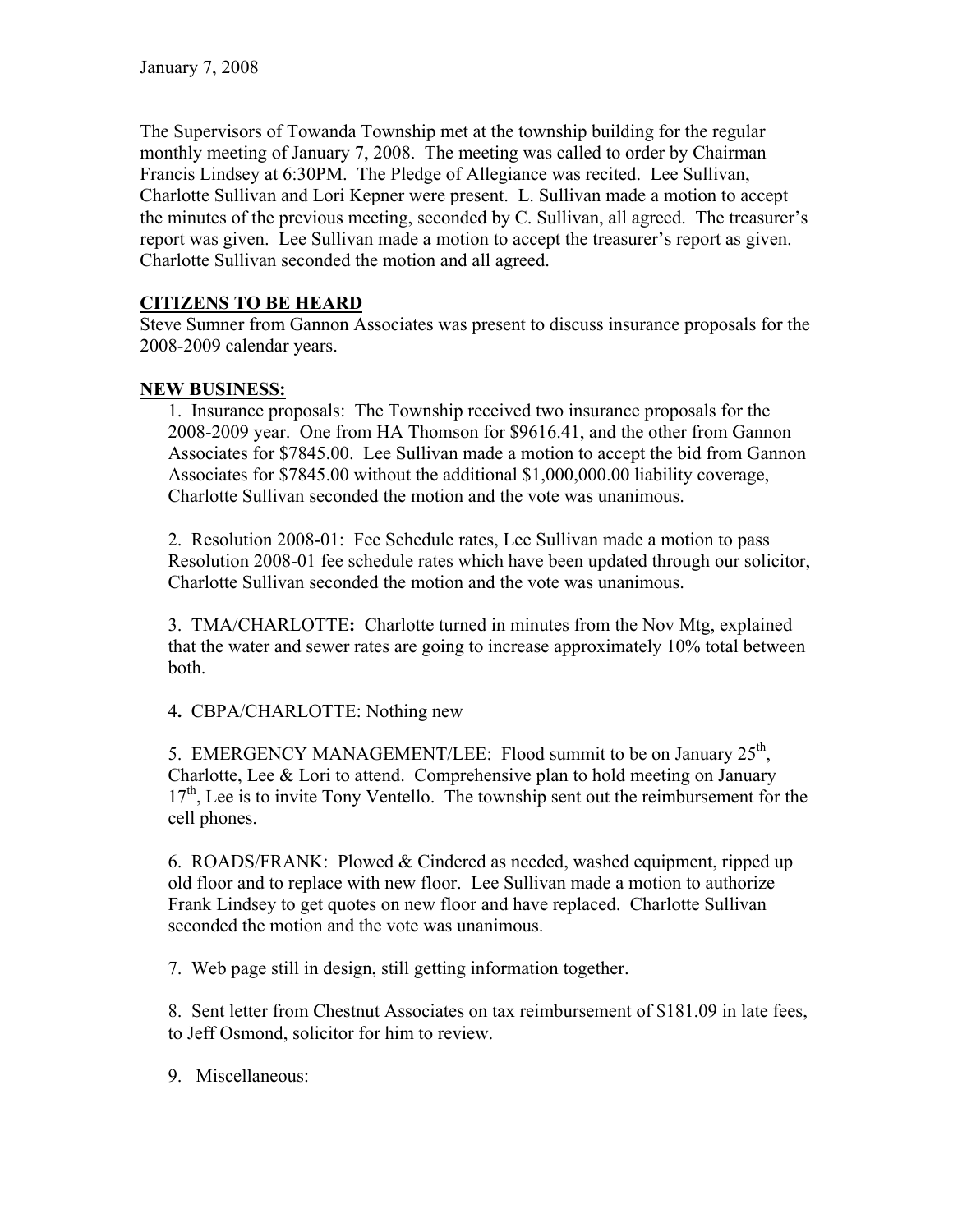- a. Lee Sullivan made a motion to put a note on the agenda that citizens to be heard must call in before noon the day of the Township meeting to give the secretary enough time to prepare, and also that each citizen has a 5 minute limit on subject they are discussing. Charlotte Sullivan seconded the motion and the vote was unanimous.
- b. Lee Sullivan made a motion to increase the insurance allowance for employees up to \$750.00 with proof of increase bill. If their insurance is only \$400.00 then they only get an allowance of \$400.00. Charlotte Sullivan seconded the motion and the vote was unanimous.
- c. Lori Kepner to take to northern tier about getting a new printer that would best work for the township.
- d. Lori Kepner received approval to attend a class for the township in January.
- e. Lori Kepner to attend the Auditors reorganization meeting on Jan 8, 2008 at 7:00pm to give information on salaries suggested for the working supervisors.
- f. Job descriptions have been completed and are on file.
- 10. Resolution 1995-5 Bradford County Sanitation: Lee Sullivan made a motion to pass resolution 1995-5 Bradford County Sanitation. Charlotte Sullivan seconded the motion and the vote was unanimous.

BILLS TO BE PAID LIST: The supervisors received a detailed list of all bills to be paid from December 2007- January  $7<sup>th</sup>$ , 2008. They also get a detailed list of all bills paid and deposits made between this time frame. There is to be an additional bill added for Lee Sullivan for contracted work of snow plowing of \$40.00. Frank Lindsey made a motion to pay the bills, Charlotte Sullivan seconded the motion and the vote was unanimous.

Next meeting will be on February 4th, 2008 at 6:00P.M.

Frank Lindsey made a motion to adjourn, Lee Sullivan seconded the motion and the vote was unanimous. The meeting adjourned at 8:00 PM

 $\mathcal{L}_\text{max}$  and  $\mathcal{L}_\text{max}$  and  $\mathcal{L}_\text{max}$  and  $\mathcal{L}_\text{max}$  and  $\mathcal{L}_\text{max}$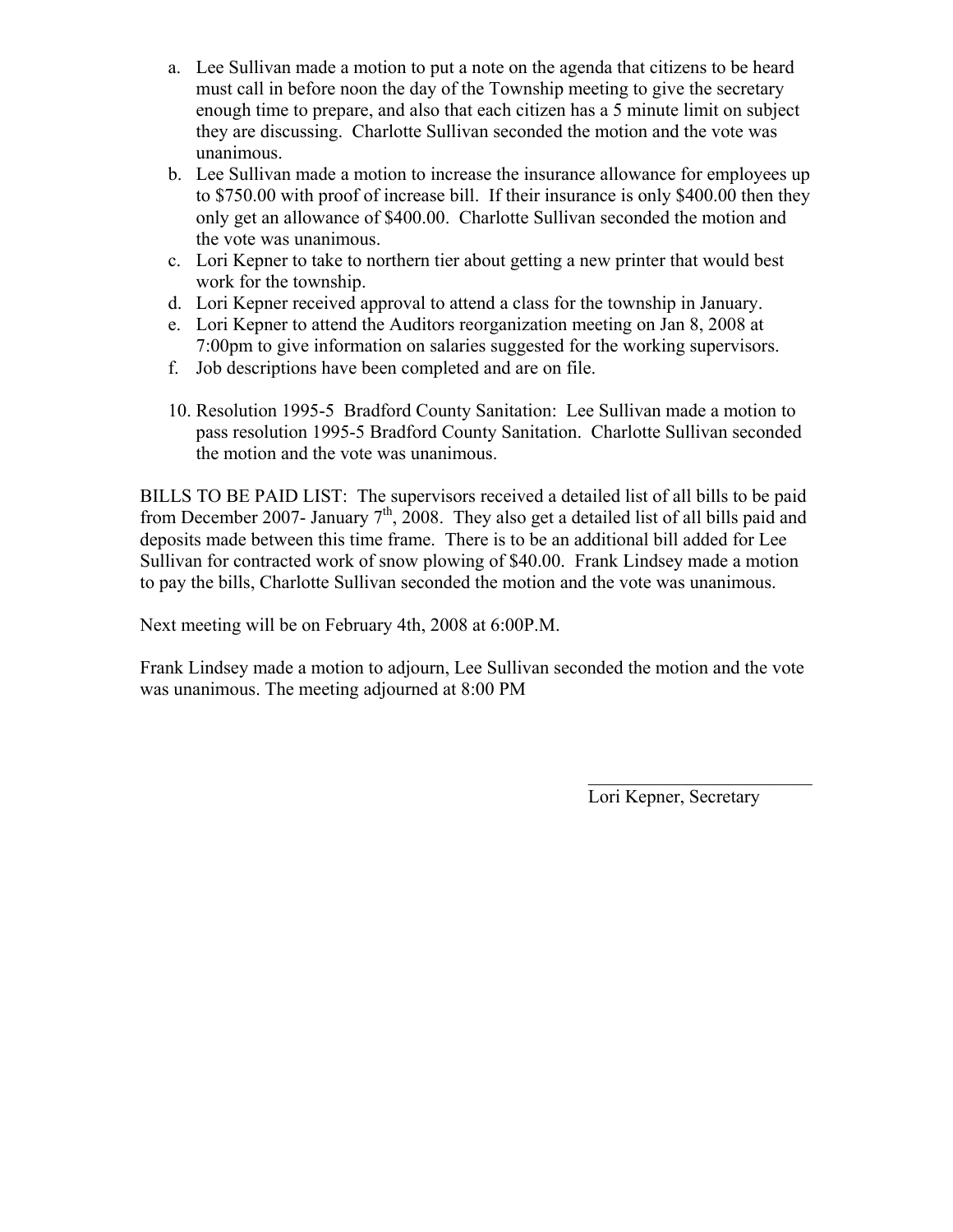February 4, 2008

The Supervisors of Towanda Township met at the township building for the regular monthly meeting of February 4, 2008. The meeting was called to order by Chairman Francis Lindsey at 6:00PM. The Pledge of Allegiance was recited. Lee Sullivan, Charlotte Sullivan and Lori Kepner were present. L. Sullivan made a motion to accept the minutes of the previous meeting, seconded by C. Sullivan, all agreed. The treasurer's report was given. Lee Sullivan made a motion to accept the treasurer's report as given. Charlotte Sullivan seconded the motion and all agreed.

## **CITIZENS TO BE HEARD**

There were no visitors present

## **NEW BUSINESS:**

1. Lee Sullivan made a motion to appoint Charlotte Sullivan as the assistant secretary/working supervisor, if she would accept the position. Charlotte Sullivan accepted the position as assistant secretary. The supervisors feel it is a good idea to have a backup in case something would happen to the secretary/treasurer (for ex: prolonged illness) that someone else was familiar with the computer and everyday details. Frank Lindsey seconded the motion and Charlotte abstained from the vote.

2.TMA/CHARLOTTE**:** Charlotte turned in minutes. She explained that the Woodside sewer extension project was moving forward. It will eventually be mandated by the state. The project cost to the residents will be approximately \$50,000.00 with 11 EDU'S to hook up. We need to contact Tina Pickett's office to see if there is any grant money available for assistance to the residents before the project starts. We should contact CDBG also for help. The sewer extension for the VFW is still in the works, but will be in the hands of the VFW costing them approximately \$60,000.00.

3.CBPA/CHARLOTTE: Nothing new

4. EMERGENCY MANAGEMENT/LEE: We received reimbursement for the cell phones. Also still working on finishing the roads names for the 911 addressing.

5. ROADS/FRANK: Plowed & Cindered as needed, washed equipment. With all the ice storms we had to order more salt. They cut brush along roads which the ice storms broke down. Frank replaced the old floor in his office which was coming apart. Clark Furniture did a nice job.

6. Web page still in design..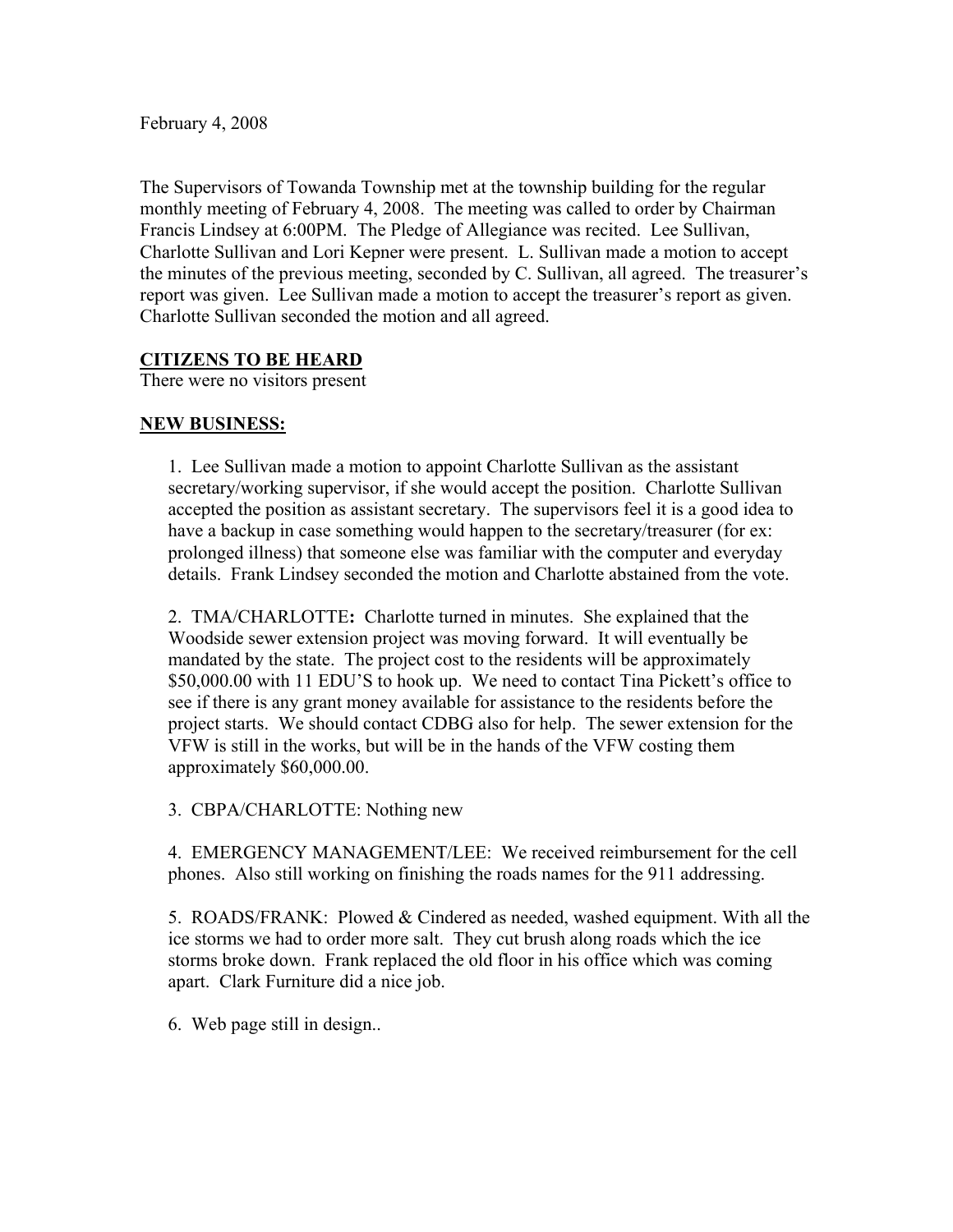- 7. Lee Sullivan made a motion to not reimburse Chestnut Associates for taxes of \$181.09 per recommendation from their attorney Jeffrey Osmond. Charlotte Sullivan seconded the motion and all agreed.
- 8. Miscellaneous:
	- a. The township is researching different insurance plans, theirs rates, benefits etc.
	- b. Jeff Osmond is still working on updating our employee handbook.
	- c. Lee Sullivan suggested appointing Mike Welliver to the position of Chairman of the Vacancy Board. Lori to contact Mike and ask about how he feels about taking the position.
	- d. Lee Sullivan made a motion to adjust the pay of the supervisors from twice a year to quarterly payments per the second class township code. Charlotte Sullivan seconded the motion and all agreed.
	- e. Lee Sullivan made a motion to have Jeffrey Osmond draft an ordinance to increase the pay per meeting for the supervisors which is allowed under the second class township code. Only newly elected supervisors will be eligible for the increase, or a current supervisor when they run for reelection and win. Charlotte Sullivan seconded the motion and all agreed. Jeff Osmond will draft up an ordinance for the supervisors to review at their next meeting.
	- f. The supervisors discussed the Hemlock Hill Subdivision and taking over the road and retention ponds. They were in agreement to take over the road once completed and built to Penndot specs. They do not want to take over the retention ponds at this time. They are concerned with the liability and maintenance for the township.
	- g. The township is to contact Peggy Coleman about the maintenance issue at her home on SR2027 next to the ELK Lodge.

BILLS TO BE PAID LIST: The supervisors received a detailed list of all bills to be paid from January  $7<sup>th</sup>$ , 2008-Febraury  $4<sup>th</sup>$ , 2008. There is an additional bill for supplies to the Garage office that are also approved. They also get a detailed list of all bills paid and deposits made between this time frame. Frank Lindsey made a motion to pay the bills, Charlotte Sullivan seconded the motion and the vote was unanimous.

Next meeting will be on March 11, 2008 at 6:00P.M.

Frank Lindsey made a motion to adjourn, Lee Sullivan seconded the motion and the vote was unanimous. The meeting adjourned at 8:00 PM

 $\mathcal{L}_\text{max}$  and  $\mathcal{L}_\text{max}$  and  $\mathcal{L}_\text{max}$  are the contract of the contract of the contract of the contract of the contract of the contract of the contract of the contract of the contract of the contract of the con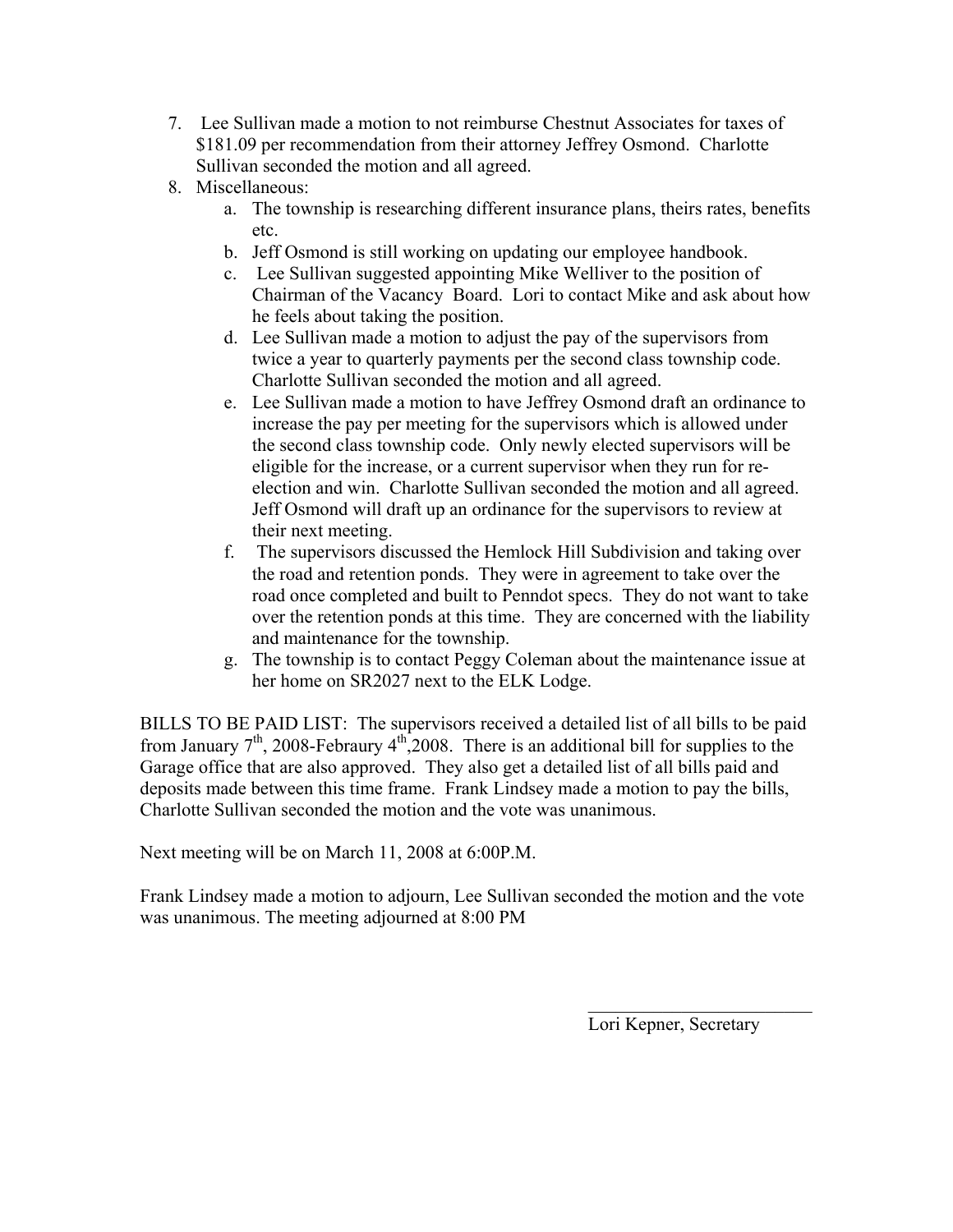March 11, 2008

The Supervisors of Towanda Township met at the township building for the regular monthly meeting of March 11, 2008. The meeting was called to order by Chairman Francis Lindsey at 6:00PM. The Pledge of Allegiance was recited. Lee Sullivan, Charlotte Sullivan and Lori Kepner were present. L. Sullivan made a motion to accept the minutes of the previous meeting, seconded by C. Sullivan, all agreed. The treasurer's report was given. Lee Sullivan made a motion to accept the treasurer's report as given. Charlotte Sullivan seconded the motion and all agreed.

## **CITIZENS TO BE HEARD**

There were two visitors present. Carl Lafy and Ronald Somogy were present at the Township meeting to discuss the new Airport Ordinance. At the present time Jeffrey Osmond the Townships Solicitor, is reviewing the ordinance and making the proper changes. It was also mentioned about the new subdivision which would be going up in Towanda Township, but Mr. Lafy hadn't received any information on it yet to comment.

## **NEW BUSINESS:**

1. Lee Sullivan made a motion to appoint Mike Welliver as Chairman of the Vacancy Board. Lee and Lori contacted Mike Welliver in regards to the position. Lee had talked directly to Mike and he accepted the position. Charlotte Sullivan seconded the motion and the vote was unanimous.

2.TMA/CHARLOTTE**:** Charlotte turned in minutes. The Woodside extension is still under review. It's just a matter of time before they have to commit to the project. Tom Schell may due a survey of the income in that area for grant purposes.

3. CBPA/CHARLOTTE: April 10<sup>th</sup>, 2008 will be the annual Dinner at the Country Club.

4. EMERGENCY MANAGEMENT/LEE: Still working on 911 addressing names, just waiting on Burlington Township so far for their name.

5. ROADS/FRANK: Jeff Fowler was inquiring about a driveway permit, water becoming an issue off of Hemlock Hill subdivision. They have been cleaning ditches, cutting brush along roads, and completing routine maintenance on vehicles.

6. Web page still in design should be completed by April, with exception to Comp. Plan information.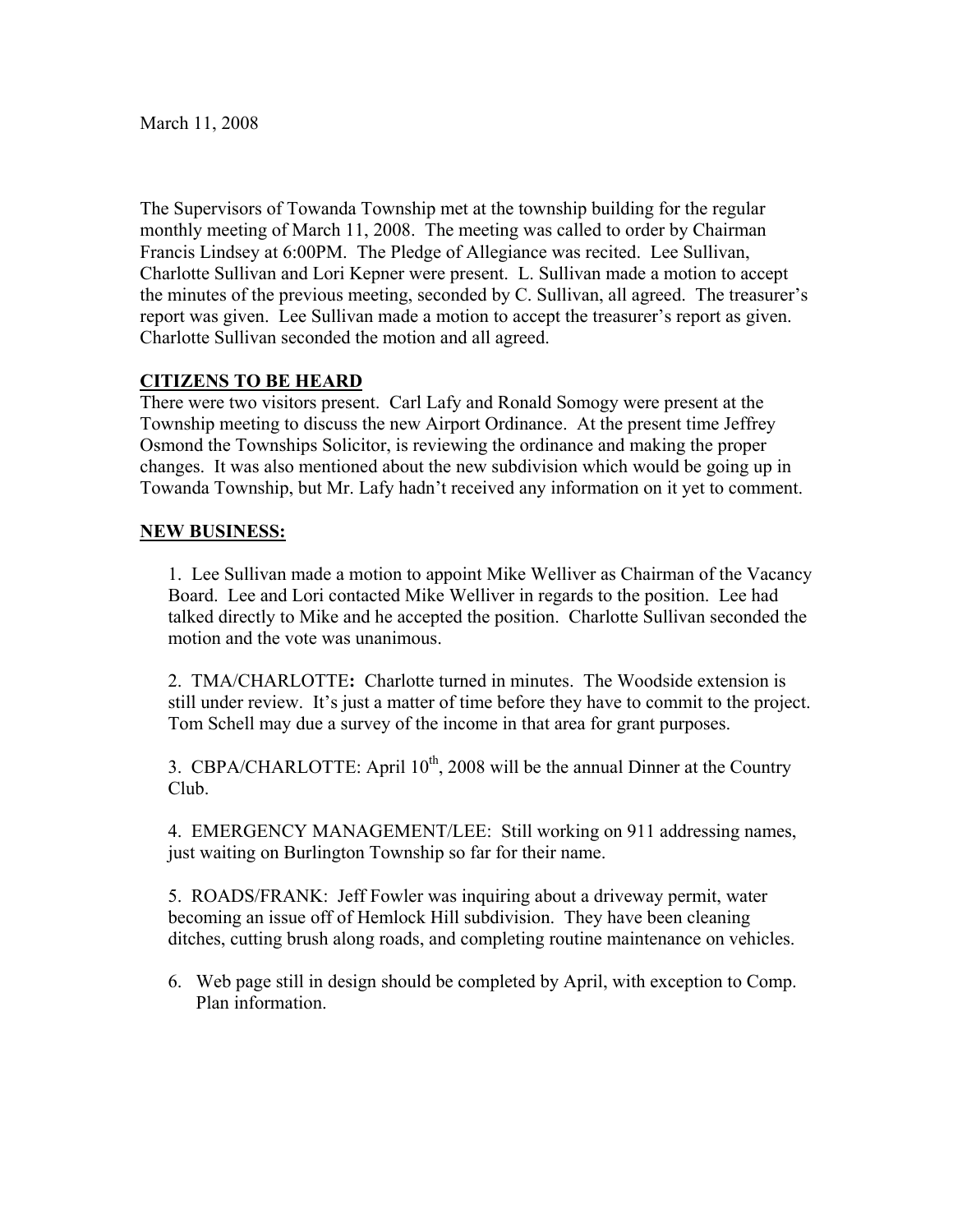- 7. Lee Sullivan made a motion to advertise for a public meeting time held before the April  $7<sup>th</sup>$ , 2008 Regular meeting from 6:00pm-6:15pm at which time they will pass resolution 2008-02 The Joint Comprehensive Plan. Charlotte Sullivan seconded the motion and all agreed.
- 8. Charlotte Sullivan made a motion to authorize Jeff Osmond, solicitor, to advertise Ordinance 2008-01 in regards to increase in pay for supervisors meetings. Lee Sullivan seconded the motion and all agreed.
- 9. The COG joint insurance plan in still in the process of being established. Ray needs to get all townships together with information on whether or not they want to participate before we can get a quote for insurance. Then once we've established a joint insurance coverage plan, then it would take approximately 2 months to get quotes back from insurance company before we make a decision to accept the quote.
- 10. Miscellaneous:
	- a. Jeff Osmond still is working on employee manual.
	- b. Charlotte Sullivan reimbursed the Township for Dental coverage which was for 6 months of coverage. We received her check and it has been deposited back into the Township general fund.

BILLS TO BE PAID LIST: The supervisors received a detailed list of all bills to be paid from February  $4<sup>th</sup>$ , 2008-March 11, 2008, with the addition of Francis Melly- \$800.00 and Lee Sullivan \$70.00. They also get a detailed list of all bills paid and deposits made between this time frame. Lee Sullivan made a motion to pay the bills, Charlotte Sullivan seconded the motion and the vote was unanimous.

Next meeting will be on April 7th, 2008 at 6:00P.M.

Lee Sullivan made a motion to adjourn, Charlotte Sullivan seconded the motion and the vote was unanimous. The meeting adjourned at 8:00 PM

 $\mathcal{L}_\text{max}$  and  $\mathcal{L}_\text{max}$  and  $\mathcal{L}_\text{max}$  are the contract of the contract of the contract of the contract of the contract of the contract of the contract of the contract of the contract of the contract of the con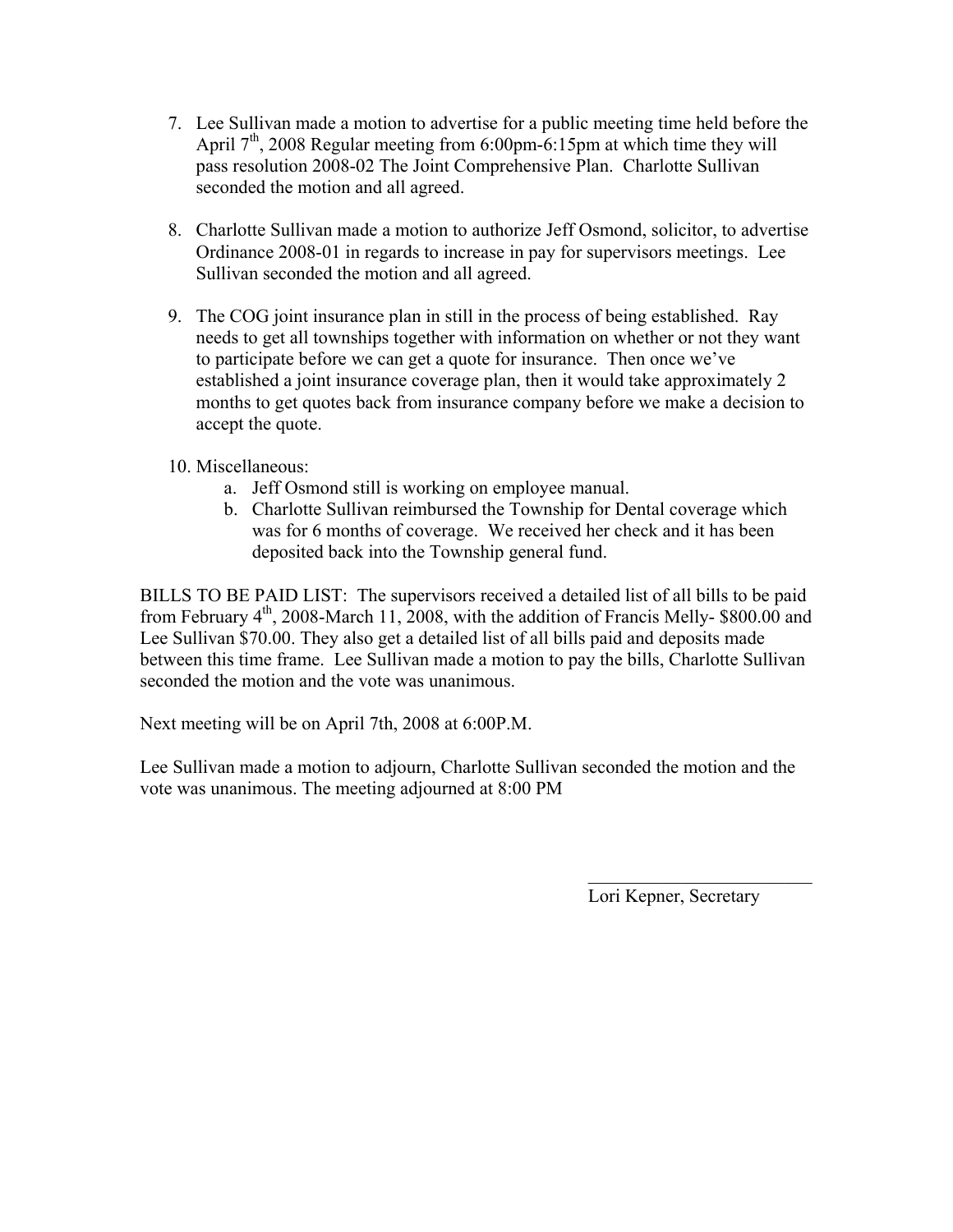April 7, 2008

The Supervisors of Towanda Township met at the township building for the regular monthly meeting of April 7, 2008. The meeting was called to order by Chairman Francis Lindsey at 6:00PM. The Pledge of Allegiance was recited. Lee Sullivan, Charlotte Sullivan and Lori Kepner were present. L. Sullivan made a motion to accept the minutes of the previous meeting and also the minutes from our special meeting, seconded by C. Sullivan, all agreed. The treasurer's report was given. Lee Sullivan made a motion to accept the treasurer's report as given. Charlotte Sullivan seconded the motion and all agreed.

## **CITIZENS TO BE HEARD**

No citizens present at the meeting James Lowenstein was present at the meeting

## **NEW BUSINESS:**

1. Lee Sullivan made a motion to pass resolution 2008-02 for the participation in the Joint Comprehensive Plan. Charlotte Sullivan seconded the motion and the vote was unanimous. The plan has been under review and now each township must past the resolution to participate. Towanda Borough and North Towanda Township will need to past their resolution also before the new CD comes out from Doug Hovey. Once we get our new CD, the township will forward that information to our Web Design consultant to add to the townships web page.

2.TMA/CHARLOTTE**:** TMA meeting was canceled**.** The Woodside extension is still under review. The VFW will do the contracted work to put in their sewer extension as part of the deal with TMA.

3. CBPA/CHARLOTTE: April 10<sup>th</sup>, 2008 will be the annual Dinner at the Towanda Country Club, Lee Sullivan and Charlotte Sullivan to attend annual dinner. Charlotte turned in minutes from CBPA.

4. EMERGENCY MANAGEMENT/LEE: Still just waiting on Burlington Township so far for their name. Lee explained that the letters on the new signs will need to be 6 inches by 2010. Lee turned in Minutes from the Towanda Fire Board.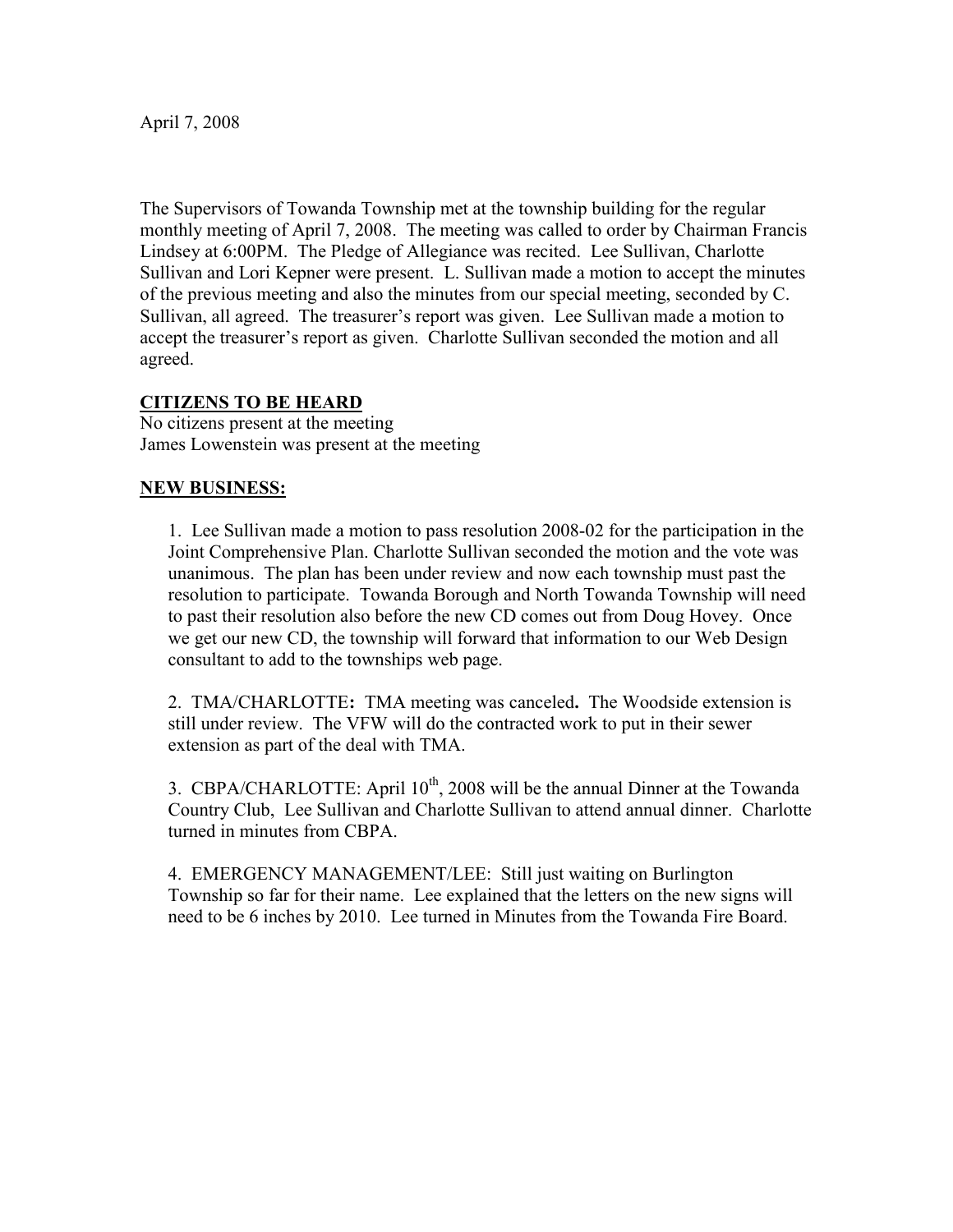5. ROADS/FRANK: Worked on all equipment, mowed, cleaned ditches, cut brush. Frank is going to get a hold of Leo on paving prices, and HRI about oil prices. Not sure if we will do work this year with the prices out there right now for everything. Lee Sullivan made a motion that the employees are not required to use a time clock, including the Road Foreman, Charlotte Sullivan seconded the motion and Frank Lindsey abstained. Lee feels that since we have part-time on call employees it would not be effective for the township. Frank is the Road Foreman and it is his responsibility to keep track of the employee's hours work and the projects that they need to do and to record this information. Frank is the one who dedicates what hours the road crew work. That is what Franks job is as Road foreman.

- 6. Web page is completed. The only thing left to add is the new comprehensive Plan, Lori will be getting a hold of D3 Web design to explain to her how to put notices in and announcements for the Web Page. Our grant application has been submitted and accepted by Northern Tier Regional Planning.
- 7. Charlotte had authorized Jeff Osmond to advertise for the new 2008-01 ordinance in reference to the supervisors pay increase. Jeff has not done so yet. The increase is only eligible to newly elected supervisors. Our current supervisors would not receive any increase unless they were re-elected when their next term is up.
- 8. Miscellaneous:
	- a. Jeff is still working on our quarterly pay resolution.
	- b. Jeff still is working on employee manual.
	- c. Need to start working on a Zoning Hearing Committee

BILLS TO BE PAID LIST: The supervisors received a detailed list of all bills to be paid from March 11<sup>th</sup>, 2008 thru April  $7<sup>th</sup>$ , 2008. They also get a detailed list of all bills paid and deposits made between this time frame. Lee Sullivan made a motion to pay the bills, Charlotte Sullivan seconded the motion and the vote was unanimous.

Next meeting will be on May 5th, 2008 at 6:00P.M.

Lee Sullivan made a motion to adjourn, Charlotte Sullivan seconded the motion and the vote was unanimous. The meeting adjourned at 8:15 PM

 $\mathcal{L}_\mathcal{L} = \{ \mathcal{L}_\mathcal{L} \mid \mathcal{L}_\mathcal{L} \in \mathcal{L}_\mathcal{L} \}$  , where  $\mathcal{L}_\mathcal{L} = \{ \mathcal{L}_\mathcal{L} \mid \mathcal{L}_\mathcal{L} \in \mathcal{L}_\mathcal{L} \}$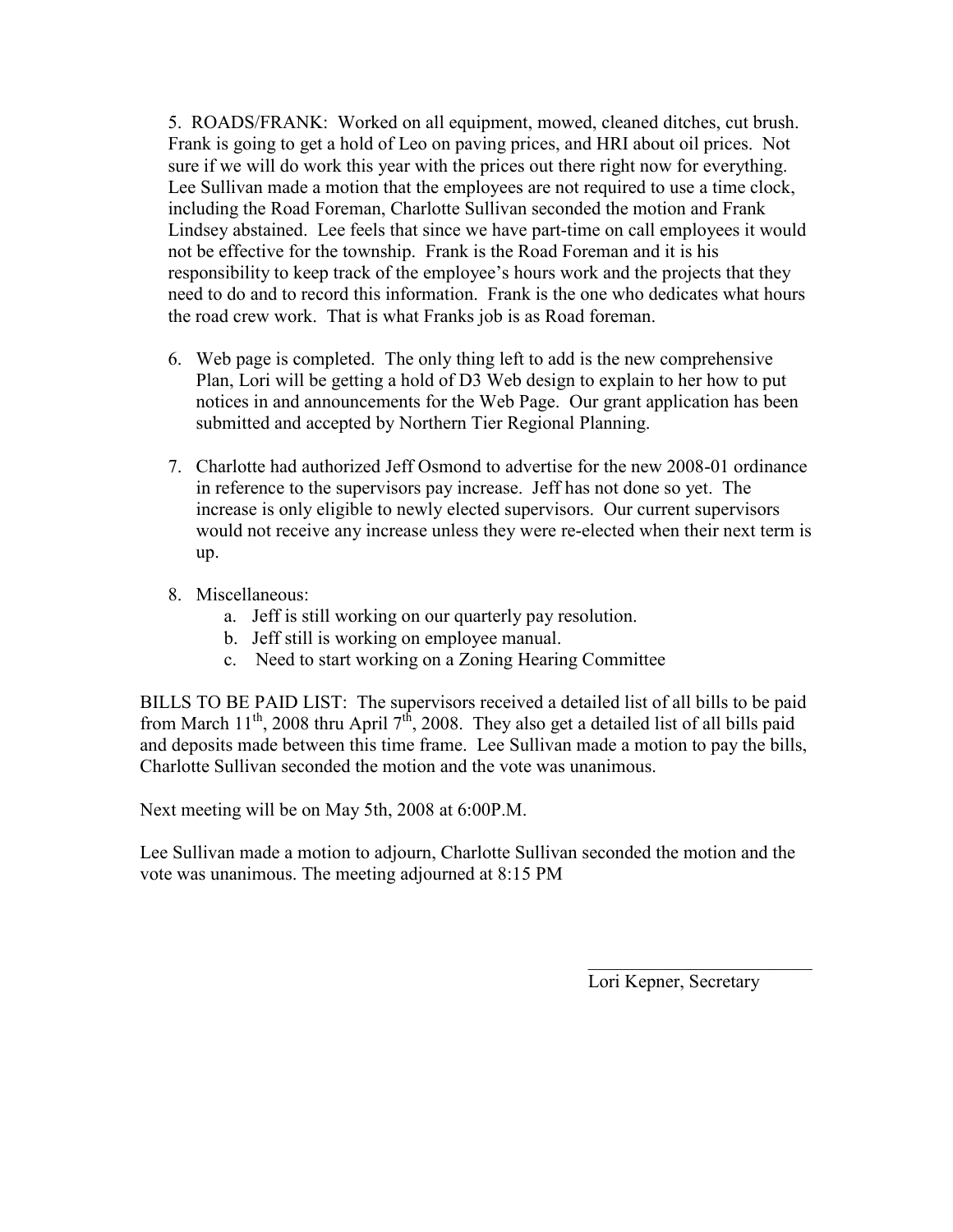The Supervisors of Towanda Township met at the township building for the regular monthly meeting of May 5th, 2008. The meeting was called to order by Chairman Francis Lindsey at 6:00PM. The Pledge of Allegiance was recited. Lee Sullivan, Charlotte Sullivan and Lori Kepner were present. L. Sullivan made a motion to accept the minutes of the previous meeting and also the minutes from our special meeting, seconded by C. Sullivan, all agreed. The treasurer's report was given. Lee Sullivan made a motion to accept the treasurer's report as given. Charlotte Sullivan seconded the motion and all agreed.

## **CITIZENS TO BE HEARD**

Scott Middendorf and Chris Roof were present. They discussed the new development and how they are progressing. They are still waiting on a response back from the FAA on the Airport Zoning. We explained we would move forward with the Zoning hearing board and the variance form.

## **NEW BUSINESS:**

1.TMA/CHARLOTTE**:** The water authority discussed the issue of Fire Protection in the Hemlock Hill Subdivision. We explained to Middendorf that they should contact the Fire Department to see what they would like. Also Lee Sullivan would bring it up at the next Fire Board Meeting. Charlotte turned in reports.

2.CBPA/CHARLOTTE: They held their annual meeting. Charlotte and Lee attended.

3. EMERGENCY MANAGEMENT/LEE: Lee discussed the new guideline for the new address street signs.

4. ROADS/FRANK: Franks commented they replaced several pipes, mowed the cemetery, mowed along roadways in township, cleaned ditches along roads, trimmed branches, he needs to check pipe on tip top rd. It was discussed about filling in the dip on Patton hill road by the mail boxes. Franks was going to start checking on cinder prices, tar and chip prices, and start street sweeping the sidewalks. The township will put the flags on the graves for the veterans; we should also buy markers for the flags. We need to check and see if we can get quotes on heating oil prices.

5. Ordinance 2008-01 still being tabled. Supervisors pay increase.

- 6. Miscellaneous:
	- a. Lori to send out an appreciation letter to Mike Welliver and Floyd Vandeweert, for volunteering their time on the comprehensive plan.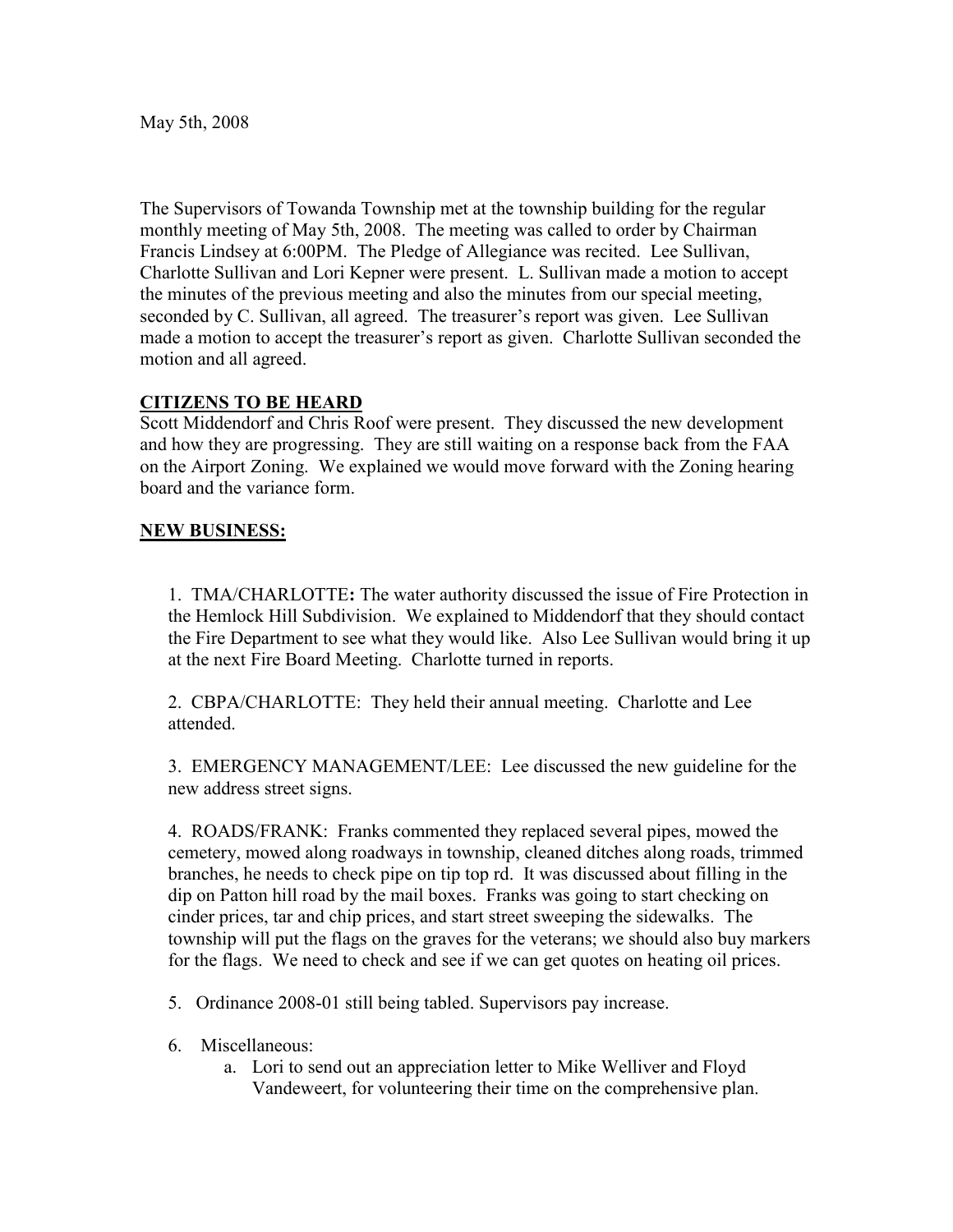- b. Junk Ordinance: checked on property which was being complained about, so fair not in violation, but will keep an eye on. Explained to landowner that the vehicles not in his name need to be removed.
- c. Lee Sullivan made a motion for Frank to get phone quotes on a new riding lawnmower for the township, and purchase the most reasonable one. Charlotte Sullivan seconded the motion and they all agreed.
- d. Lee Sullivan made a motion to check on prices for a dumpster for the township and Charlotte Sullivan seconded the motion and all agreed.
- e. EXECUTIVE SESSION HELD TO DISCUSS PERSONNEL ISSUES.
- f. This is the result of the executive session held. Frank had suggested that we have Lee as acting Road Master while Frank was off for surgery. Lee suggested Jeff Chilson since Jeff knows more about the operations in the garage. Lee made a motion to appoint Jeff Chilson as temporary Road master while Frank was off for surgery with the pay rate as Road master of \$18.00 per hour. Charlotte Sullivan seconded the motion and all agreed. Frank also made a motion to give Jeff the position of Crew Chief, with it's rate of pay, when not acting as Road master, Lee Sullivan seconded the motion and all agreed.
- g. Hemlock Hill Subdivision- Jeff still working on maintenance agreement.
- h. June meeting has been changed from June  $3<sup>rd</sup>$ , 2008 at 6:00pm to June 13, 2008 at 2:00PM due to conflict of interest. It will be advertised.
- 7. We need to establish a zoning hearing board with five members and write up a variance form, and update our fee schedule. The supervisors gave some names and will be checking with the individuals to see if they are interested. Also need to check and see if we need to pass a resolution or an ordinance when established a Zoning hearing board.

BILLS TO BE PAID LIST: The supervisors received a detailed list of all bills to be paid from April  $7<sup>th</sup>$ , 2008 thru May  $5<sup>th</sup>$ , 2008. They also get a detailed list of all bills paid and deposits made between this time frame. Lee Sullivan made a motion to pay the bills, with the addition of Wysox Sand and Gravel bill and Lee Sullivan's contracted mowing rates, Charlotte Sullivan seconded the motion and the vote was unanimous.

Next meeting will be on June 13th, 2008 at 2:00P.M.

Frank Lindsey made a motion to adjourn, Lee Sullivan seconded the motion and the vote was unanimous. The meeting adjourned at 8:15 PM

 $\mathcal{L}_\text{max}$  and  $\mathcal{L}_\text{max}$  and  $\mathcal{L}_\text{max}$  are the contract of  $\mathcal{L}_\text{max}$  and  $\mathcal{L}_\text{max}$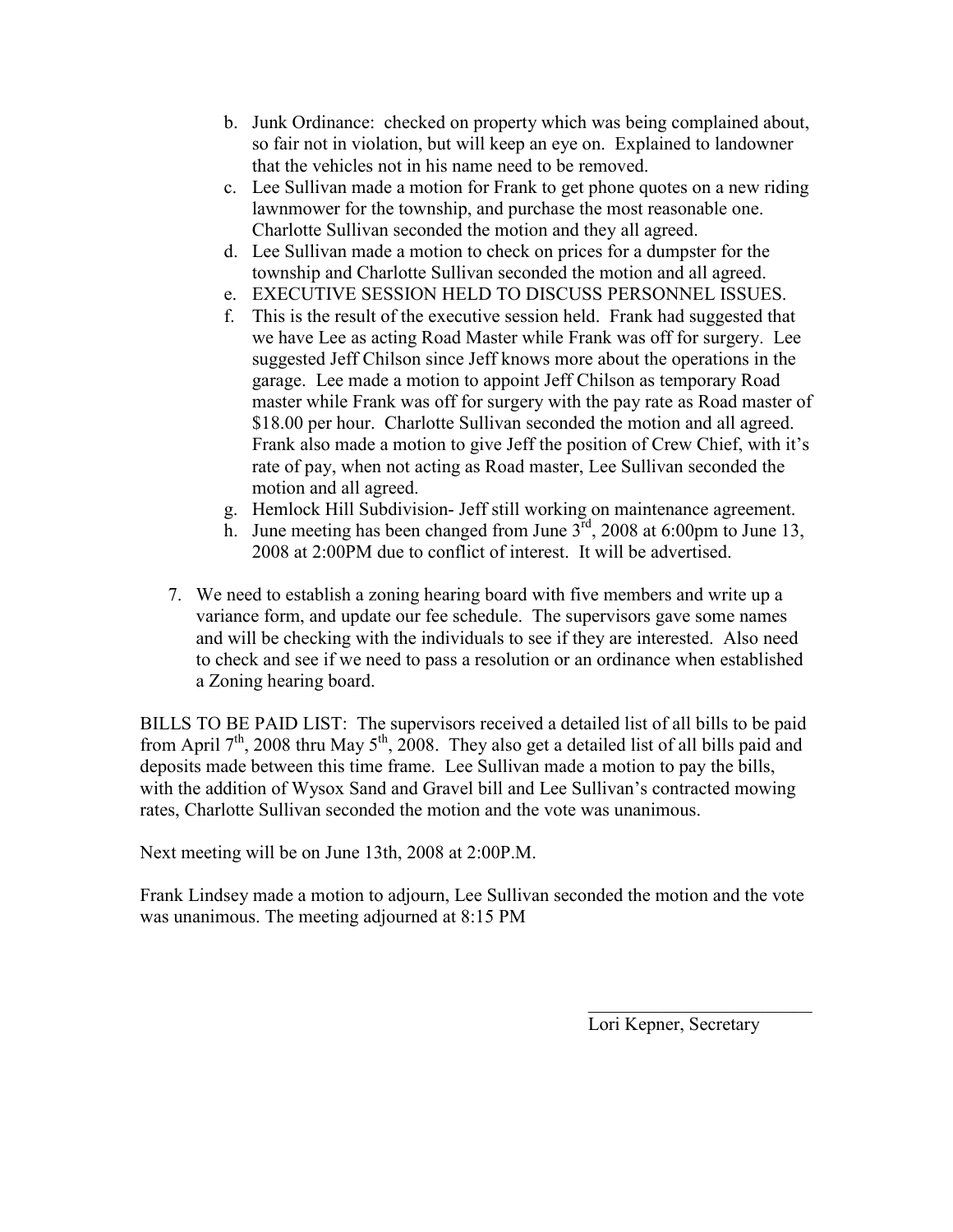The Supervisors of Towanda Township met at the township building for the regular monthly meeting of June 13th, 2008. The meeting was called to order by Chairman Francis Lindsey at 2:00PM. The Pledge of Allegiance was recited. Lee Sullivan, Charlotte Sullivan and Lori Kepner were present. L. Sullivan made a motion to accept the minutes of the previous meeting and also the minutes from our special meeting, seconded by C. Sullivan, all agreed. The treasurer's report was given. Lee Sullivan made a motion to accept the treasurer's report as given. Charlotte Sullivan seconded the motion and all agreed.

#### **CITIZENS TO BE HEARD**

NO VISITORS PRESENT

#### **NEW BUSINESS:**

1.TMA/CHARLOTTE**:** Nothing new turned in minutes and agenda.

2.CBPA/CHARLOTTE: No meeting yet. Meeting will be next Monday. Turned in minutes.

3. EMERGENCY MANAGEMENT/LEE: Lee talked to Scott and he is still waiting on a response from Burlington Township. Lori spoke with Ernie at Burlington and he thought they wanted to change the name from Suicide Hill Rd to Sheppard Road, but he would check for us.

4. ROADS/FRANK: They've been working on mowing, weedeater, cutting brush and branches from fallen trees after storms. They have also been working on quotes for Green and Lynch roads for tar and chip. Lee Sullivan made a motion to advertise for bids for tar and chip on Green and Lynch road, Charlotte Sullivan seconded the motion and all agreed. Also Frank will get information to bid out cinders for the year we'll need about 250 ton. Lee Sullivan made a motion to advertise when ready for bids for cinders for 2008-2009 year. Charlotte Sullivan seconded the motion and all agreed. They patched the roads and changed the locks at the garage and office. Lee suggested we put in the budget for 2009 a new tractor for the township. We are still waiting on the borough to do the test on the dry hydrant so we can fix the problem. Jeff Chilson did a great job while Frank was off. We will start the quoting process for salt around July and August. Frank will be getting insurance coverage starting July 2008 with the Towanda School District, we will pay only \$750.00 of the insurance and Frank is responsible for the difference. Then in November 2008 he will have insurance through P&C and it will be cheaper. Lee Sullivan made a motion to continue to pay for Franks insurance, Charlotte Sullivan seconded the motion and all agreed.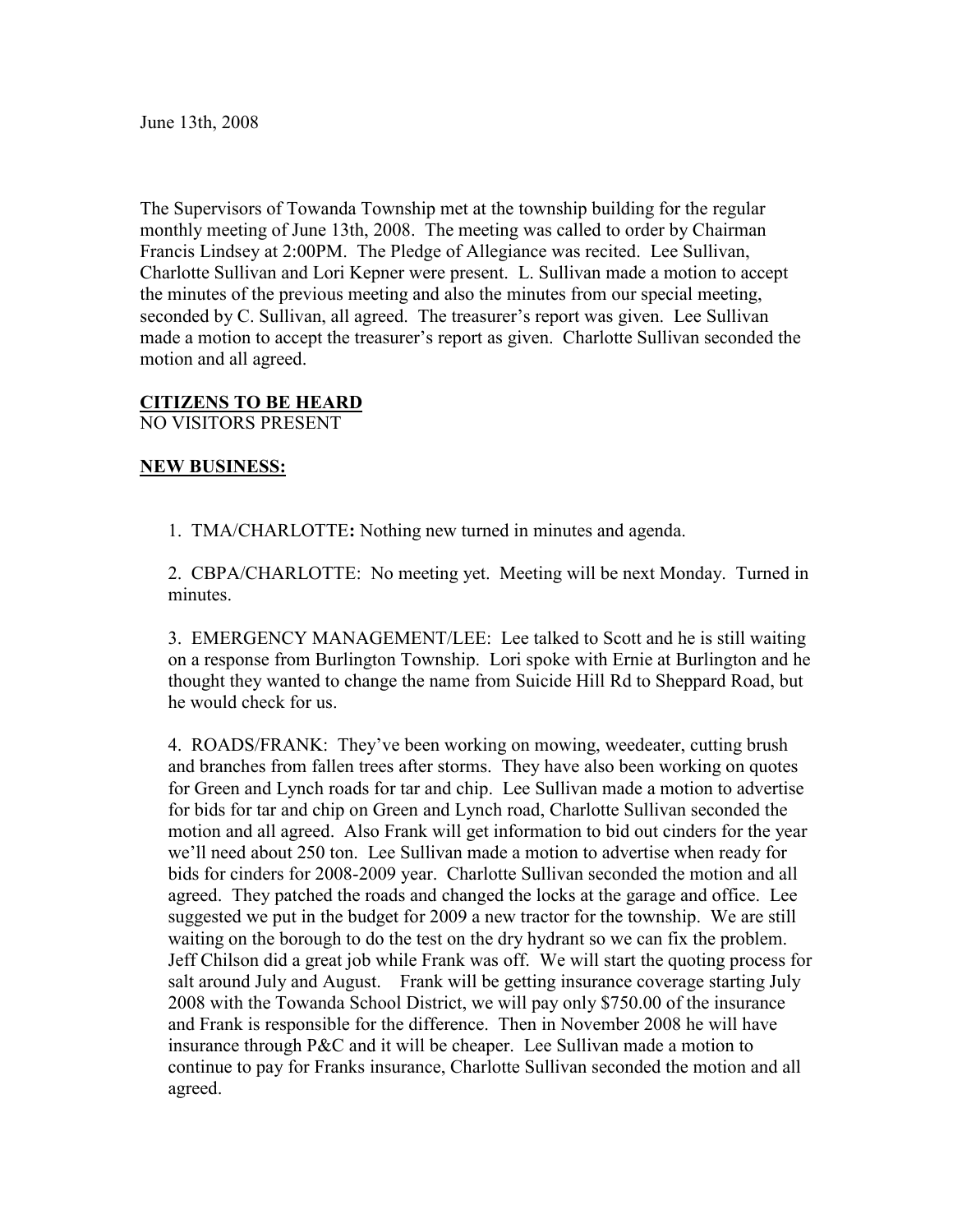- 5. Ordinance 2008-01 still being tabled. Supervisors pay increase.
- 6. Miscellaneous:
- a. Hemlock Hill Subdivision will have two fire hydrants in the first phase. Still working on maintenance agreement, Jeff has it and hopefully will be done soon. They're not pushing to hard on the Subdivision right now they are really busy with work.
- b. Airport Zoning Jeff has received letter for updates and is still working on it.
- c. Zoning Hearing Board- we need at least three members on the board. Jeff still working on information for me. I have a variance form ready but can't proceed forward without Zoning Hearing Board.
- d. Employee manual- Jeff still working on.
- e. Chestnut Hill Apartments- Code enforcement to be checking on some issues of safety hazards at the apartments.
- f. Garbage pickup- Charlotte suggested Northern Tier , so Lori will look into and established a company to pickup our trash.
- g. Cable Franchise renewal- Never signed one before, don't need to sign one, but will have Jeff look into for sure.
- h. Lee Sullivan made a motion to change the meeting date from July  $8<sup>th</sup>$ , 2008 to July  $1<sup>st</sup>$ , due to a conflict with Lori's vacation. Charlotte Sullivan seconded the motion and all agreed.
- 7. Lee Sullivan made a motion to adopt Resolution 2008-03 Fee Schedule, Charlotte Sullivan seconded the motion and the vote was unanimous.

BILLS TO BE PAID LIST: The supervisors received a detailed list of all bills to be paid from May  $5<sup>th</sup>$ , 2008 Thru June 13<sup>th</sup>, 2008. They also get a detailed list of all bills paid and deposits made between this time frame. Lee Sullivan made a motion to pay the bills, with the addition of Lee Sullivan's contracted mowing rates and mileage, Charlotte Sullivan seconded the motion and the vote was unanimous.

Next meeting will be on July 1st, 2008 at 6:00P.M.

Frank Lindsey made a motion to adjourn, Lee Sullivan seconded the motion and the vote was unanimous. The meeting adjourned at 3:20 PM

 $\mathcal{L}_\mathcal{L} = \{ \mathcal{L}_\mathcal{L} \mid \mathcal{L}_\mathcal{L} \in \mathcal{L}_\mathcal{L} \}$  , where  $\mathcal{L}_\mathcal{L} = \{ \mathcal{L}_\mathcal{L} \mid \mathcal{L}_\mathcal{L} \in \mathcal{L}_\mathcal{L} \}$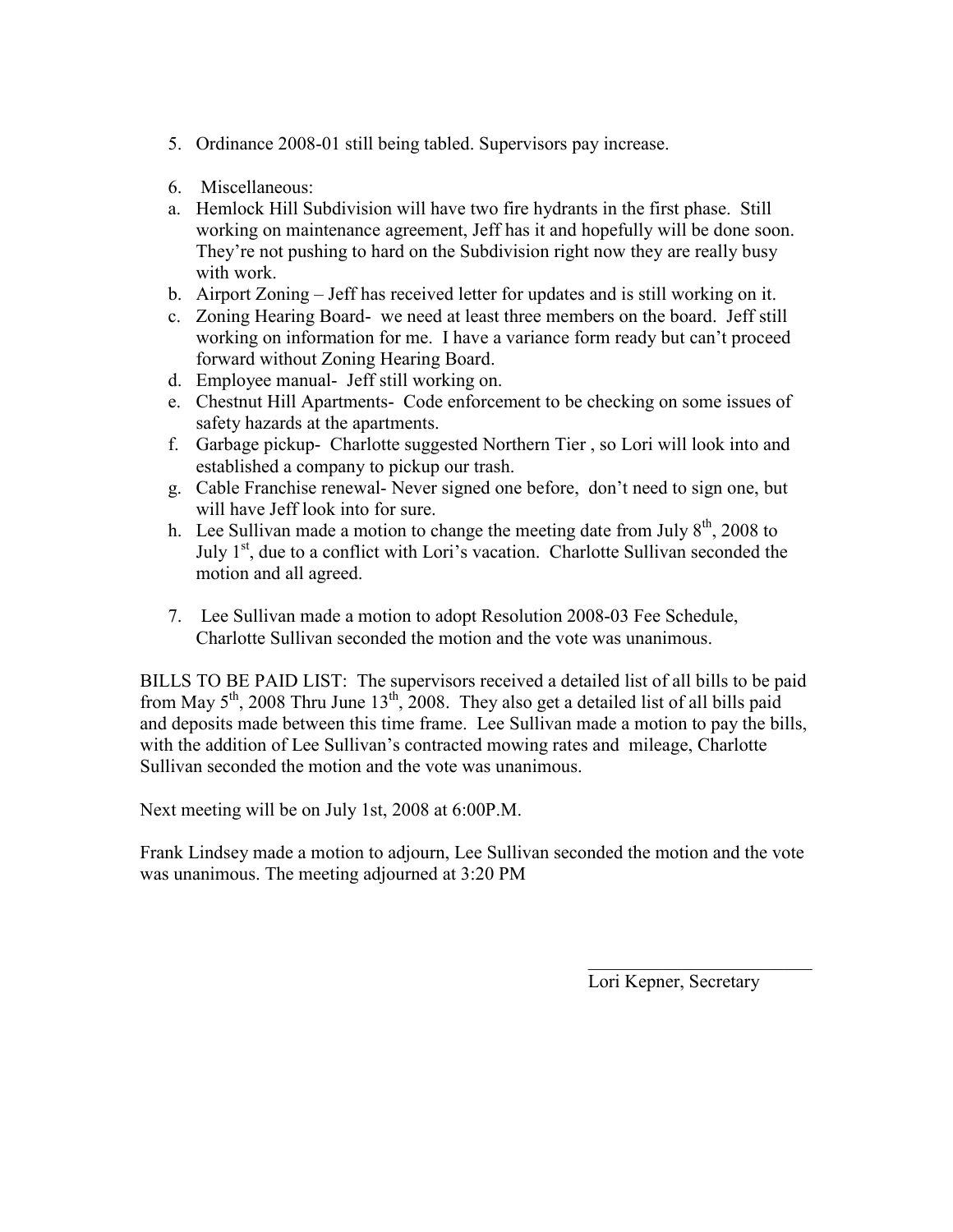July 1st, 2008

The Supervisors of Towanda Township met at the township building for the regular monthly meeting of July 1st, 2008. The meeting was called to order by Chairman Francis Lindsey at 6:00PM. The Pledge of Allegiance was recited. Lee Sullivan, Charlotte Sullivan and Lori Kepner were present. Lee Sullivan made a motion to accept the minutes of the previous meeting, Charlotte Sullivan seconded the motion and all agreed. The treasurer's report was given. Lee Sullivan made a motion to accept the treasurer's report as given. Charlotte Sullivan seconded the motion and all agreed.

#### **CITIZENS TO BE HEARD**

Dee Reeves was present

#### **NEW BUSINESS:**

1.TMA/CHARLOTTE**:** Charlotte turned in the agenda and minutes from the TMA meetings. Northern tier will be conducting a wage survey to be used for funding/grants available for the Woodside Sewer Extension. Lee explained that the driveway for the rental sheds located on Church St, maybe on it's way soon. The old water pipe needs to be removed by the borough first. The new line is deep enough, that they shouldn't have to touch it. Frank suggested the pipe to go under the road for the driveway to be between 40ft and 60ft.

2.CBPA/CHARLOTTE: Charlotte turned in the agenda and minutes from the CBPA meeting.

3. EMERGENCY MANAGEMENT/LEE: We received the Fire Board Meeting minutes from June  $10<sup>th</sup>$  and we received the COG minutes from May 08 and the agenda for June 08. Still waiting on Burlington Township.

4. ROADS/FRANK: Lori is to get with American Rock Salt to see about pricing for the winter. Frank will check on pricing cinders and getting them in now so they have time to dry. Frank explained it was going to probably be way to expensive to bid out tar and chip of Lunch and Green. He will check will Calvin Cole on a COSTAR price to maybe pave it. They road crew has been busy mowing, cutting brush, sealing cracks in the roads. They cleaned the equipment, got the trucks inspected, and are getting ready for the winter.

5. Ordinance 2008-01 still being tabled. Supervisors pay increase.

6. Miscellaneous: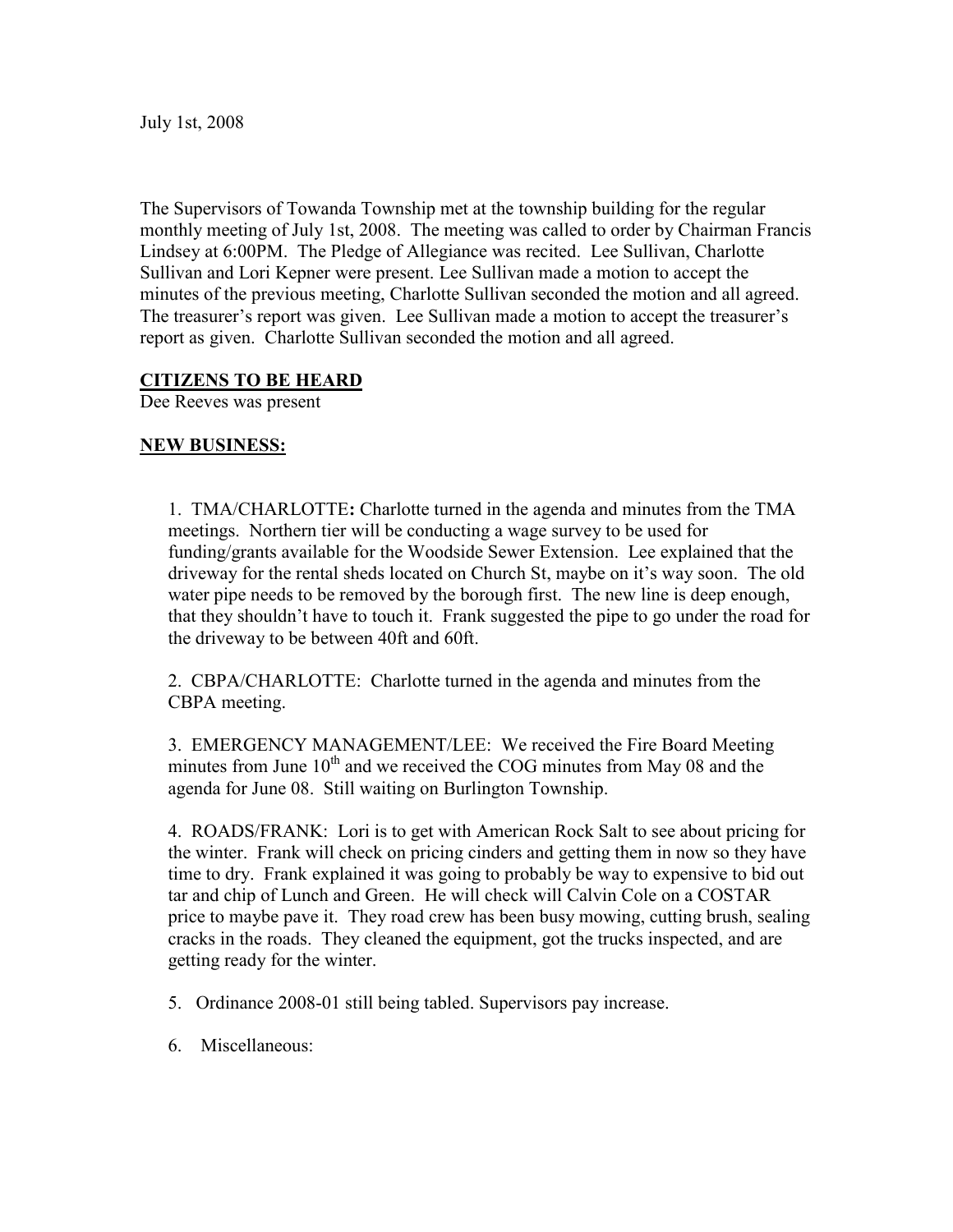- a. Jeff Osmond is still working on the maintenance agreement between the Township and Hemlock Hill Subdivision; he is still working on the Airport Zoning revisions for the updated ordinance. Jeff is also still working on the employee manual.
- b. We have two people who have volunteered for the position on the board. We still need one more person. The supervisors will contact some more people and see how they make out. Lee Sullivan made a motion to pass Resolution 2008-04 establishing a Zoning Hearing Board. Charlotte Sullivan seconded the motion and the vote was unanimous.
- c. Charlotte Sullivan suggested we try Northern Tier for garbage pick up at \$2.00 a bag. Lori checked with Northern Tier and they can pick up on Tuesday at the Garage. Charlotte made a motion to have our garbage picked up, Lee Sullivan seconded the motion and the vote was unanimous.
- d. COG is still working on getting insurance quotes back from Blue Cross should be no more then three weeks for a response.
- e. Frank Lindsey made a motion to have Lori Kepner look into getting Insurance coverage for her with the maximum paid at \$750.00 per month including all coverage's. If the premium is less then \$750.00 per month then the Township will only pay that premium. Charlotte Sullivan seconded the motion and all agreed.
- f. Lee Sullivan made a motion to increase the mileage rate to .58  $\frac{1}{2}$  cents a mile, which the Federal govt has indicated that they have increased it to only until Dec 31, 2008. The rate will become effective July  $1<sup>st</sup>$ , 2008. Charlotte Sullivan seconded the motion and all agreed.

BILLS TO BE PAID LIST: The supervisors received a detailed list of all bills to be paid from June  $13<sup>th</sup>$ , 2008 thru July 1, 2008. They also get a detailed list of all bills paid and deposits made between this time frame. Lee Sullivan made a motion to pay the bills, with the addition of Lee Sullivan's contracted mowing rates. Charlotte Sullivan seconded the motion and the vote was unanimous.

Next meeting will be on August 5th, 2008 at 6:00P.M.

Frank Lindsey made a motion to adjourn, Lee Sullivan seconded the motion and the vote was unanimous. The meeting adjourned at 8:20 PM

 $\mathcal{L}_\text{max}$  , which is a set of the set of the set of the set of the set of the set of the set of the set of the set of the set of the set of the set of the set of the set of the set of the set of the set of the set of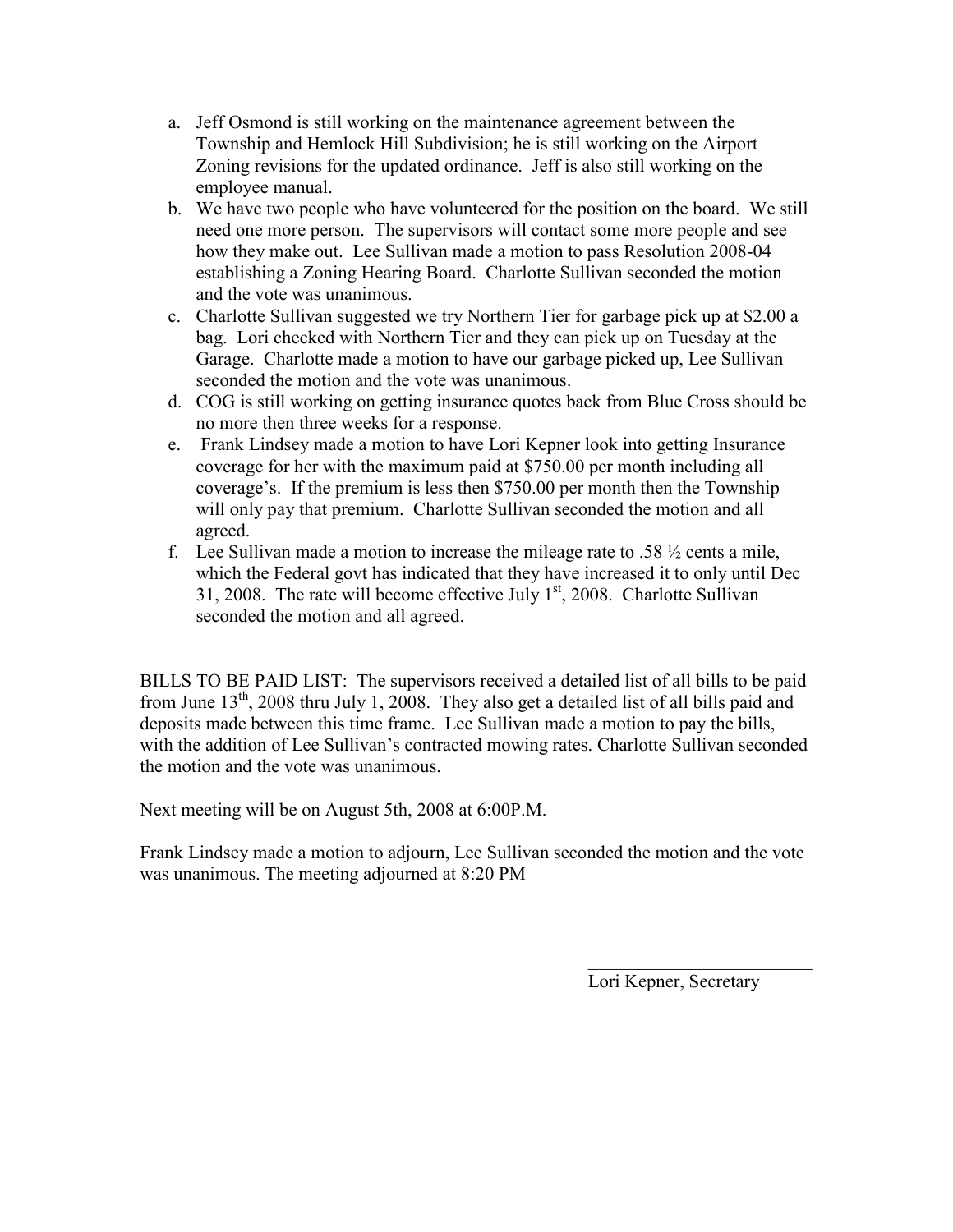The Supervisors of Towanda Township met at the township building for the regular monthly meeting of August 5th, 2008. The meeting was called to order by Chairman Francis Lindsey at 6:00PM. The Pledge of Allegiance was recited. Lee Sullivan, Charlotte Sullivan and Lori Kepner were present. Lee Sullivan made a motion to accept the minutes of the previous meeting, Charlotte Sullivan seconded the motion and all agreed. The treasurer's report was given. Lee Sullivan made a motion to accept the treasurer's report as given. Charlotte Sullivan seconded the motion and all agreed.

## **CITIZENS TO BE HEARD**

David Chilson was present to receive the letter of appreciation from the township for the volunteer work he preformed during the summer. This volunteer work will be directed to his school project for graduation credits. Lee Sullivan read the letter to David and then presented the letter to him. The township will make a copy to send to the Towanda High School office, so they have it on file.

## **NEW BUSINESS:**

1. Lee Sullivan made a motion to adopt Resolution 2008-05: Safe Routes to School application provided by Towanda Area School District. Charlotte Sullivan seconded the motion and all agreed.

2. Lee Sullivan made a motion to adopt Resolution 2008-06 Plan revision for new land development. Charlotte Sullivan seconded the motion and all agreed.

3.TMA/CHARLOTTE**:** Township to approach other land owners for sewer extension to help cost of VFW.

4.CBPA/CHARLOTTE: Dupont should have around 80-90 new jobs. Metadyne is applying for a low interest rate for development.

5. EMERGENCY MANAGEMENT/LEE: Dry hydrant hasn't been checked yet. We will contact Bill Sheets again. Borough still working on new pipe in front of Township office, so the new driveway to the storage sheds can be installed.

6. ROADS/FRANK: Land across from animal hospital is owned by David Kalaman, he wants to put in a radiator shop. Frank to contact Steve Webster or Charlie Strickland for Zoning Hearing Board. Frank has been working on equipment, mowing, patching holes, cutting brush, and fixing pipes.

7. Ordinance 2008-01 still being tabled. Supervisors pay increase. Jeff reviewing.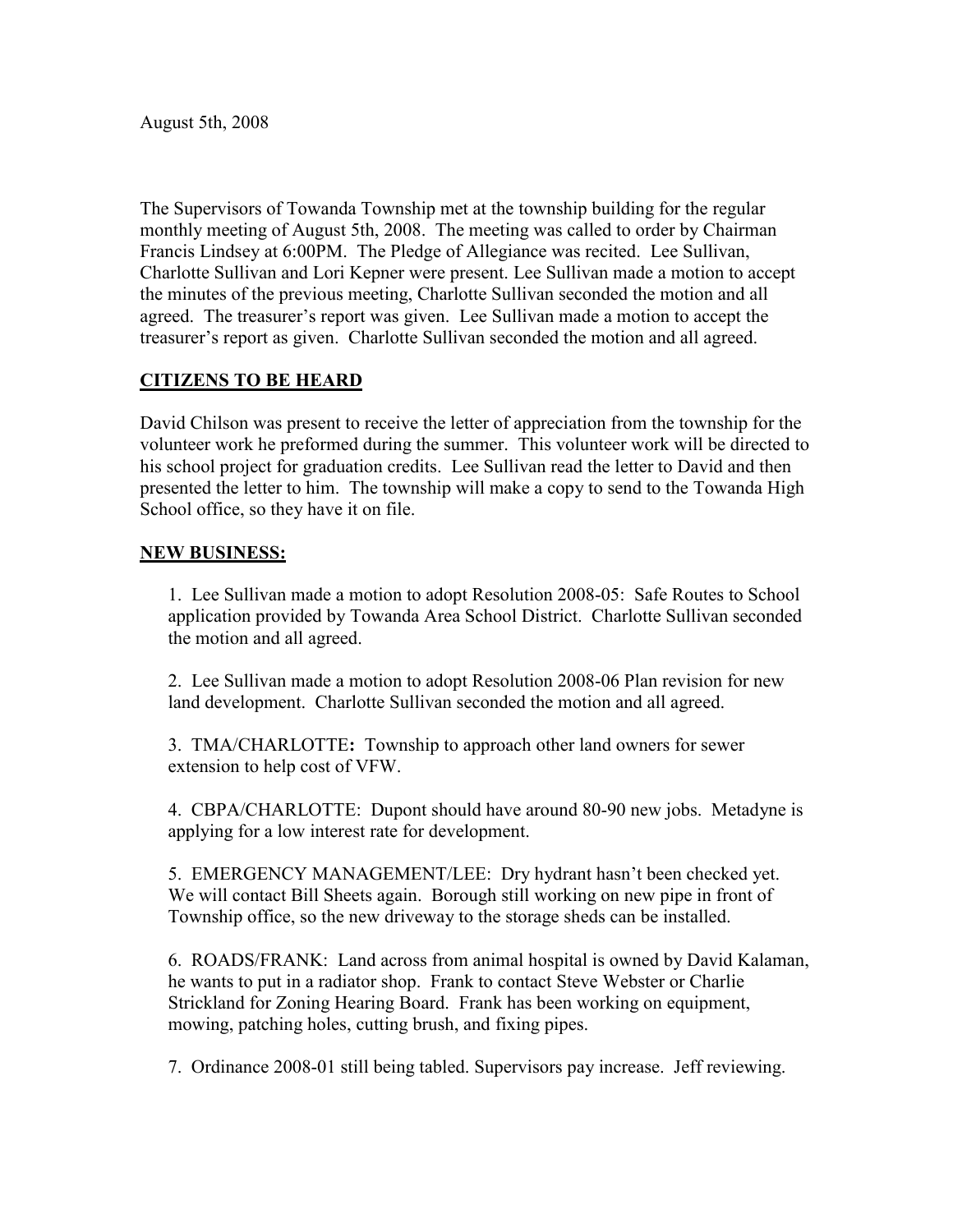- 8. Miscellaneous:
- a. Hemlock Hill Subdivision- received maintenance agreement, Jeff will get with Tony Miller, it is just a rough draft right now.l
- b. Airport zoning. Jeff is still working on updates.
- c. Zoning Hearing Board- we still need one more board member before the variance can be applied for.
- d. Jeff is still working on our employee manual.
- e. We have been informed there will be work done on Plank Road by Penndot.
- 9. Lee Sullivan made a motion to sign the Article of Agreement with the Election Board, with an increase in rental fees collected by the township. Charlotte Sullivan seconded the motion and all agreed.

BILLS TO BE PAID LIST: The supervisors received a detailed list of all bills to be paid from July 1, 2008 thru August  $5<sup>th</sup>$ , 2008. They also get a detailed list of all bills paid and deposits made between this time frame. Lee Sullivan made a motion to pay the bills, with the addition of Lee Sullivan's contracted mowing rates. Charlotte Sullivan seconded the motion and the vote was unanimous.

Next meeting will be on September 8th, 2008 at 6:00P.M.

Frank Lindsey made a motion to adjourn, Lee Sullivan seconded the motion and the vote was unanimous. The meeting adjourned at 8:20 PM

 $\mathcal{L}_\text{max}$  , which is a set of the set of the set of the set of the set of the set of the set of the set of the set of the set of the set of the set of the set of the set of the set of the set of the set of the set of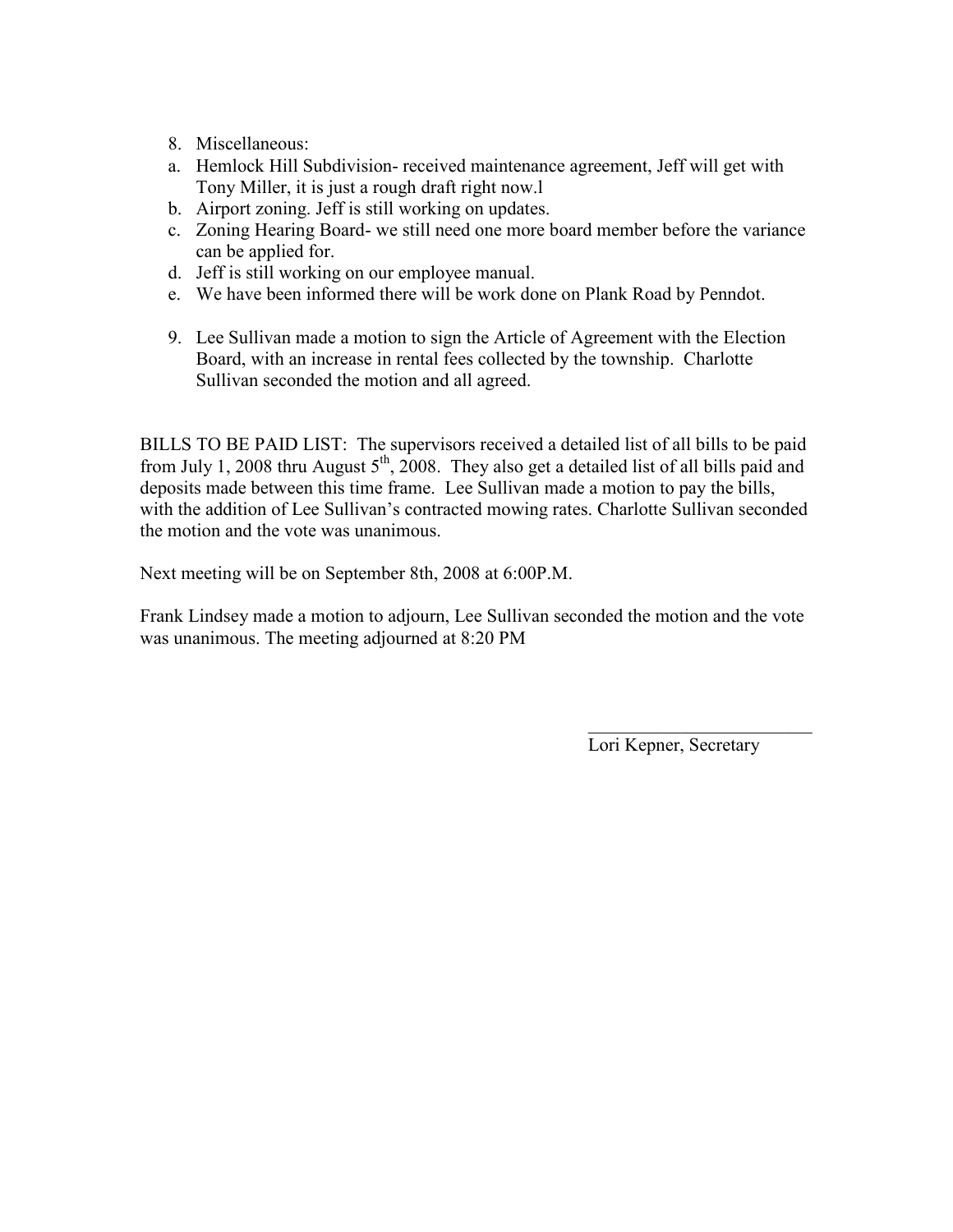September 8th, 2008

The Supervisors of Towanda Township met at the township building for the regular monthly meeting of September 8th, 2008. The meeting was called to order by Chairman Francis Lindsey at 6:00PM. The Pledge of Allegiance was recited. Lee Sullivan, Charlotte Sullivan and Lori Kepner were present. Lee Sullivan made a motion to accept the minutes of the previous meeting, Charlotte Sullivan seconded the motion and all agreed. The treasurer's report was given. Lee Sullivan made a motion to accept the treasurer's report as given. Charlotte Sullivan seconded the motion and all agreed.

#### **CITIZENS TO BE HEARD**

No citizens present

#### **NEW BUSINESS:**

1. The township will start getting information around for the Budget. It will be presented at the November 3rd meeting for approval and advertised to be adopted at the December  $8<sup>th</sup>$ , 2008 meeting.

2. There was no TMA meeting in July, The Jackson Trailer park water project should be started in 2010. The gas companies are using around 150,000 gallons of water a day out of the system. TMA stated it's not affecting the system at all.

3. CBPA/CHARLOTTE: There will be a meeting on September  $11<sup>th</sup>$ , 2008. Nothing new. Received grant applications for 2009, will start working on Woodside Extension project.

4. EMA/LEE: Lee attended the quarterly training session. He found out that he will need to take more classes to keep certified. If he doesn't we maybe ineligible for grant money in the future.

5. ROADS/FRANK: We received information from Municipal Solutions on bonding roads and what it may cost the township, which would be around \$5100.00. Jerry Wilson asked about using the Garage area to do training for his CDL drivers, Lori Kepner spoke to our insurance company and they suggested we not get involved because it could be a huge liability and risk for the township. Frank will get with Scott Middendorf on the entrance to Hemlock Hills Subdivision, the supervisors would like it paved past the one bad corner.

6. Ordinance 2008-01: Jeff Osmond explained we should leave the language the same as he has drafted the ordinance, since there have been cases where the township has lost against not paying a supervisor even if they don't attend one meeting. This will be advertised to be passed at our November meeting. Lee Sullivan made a motion to advertise to pass, Charlotte Sullivan seconded the motion and all agreed.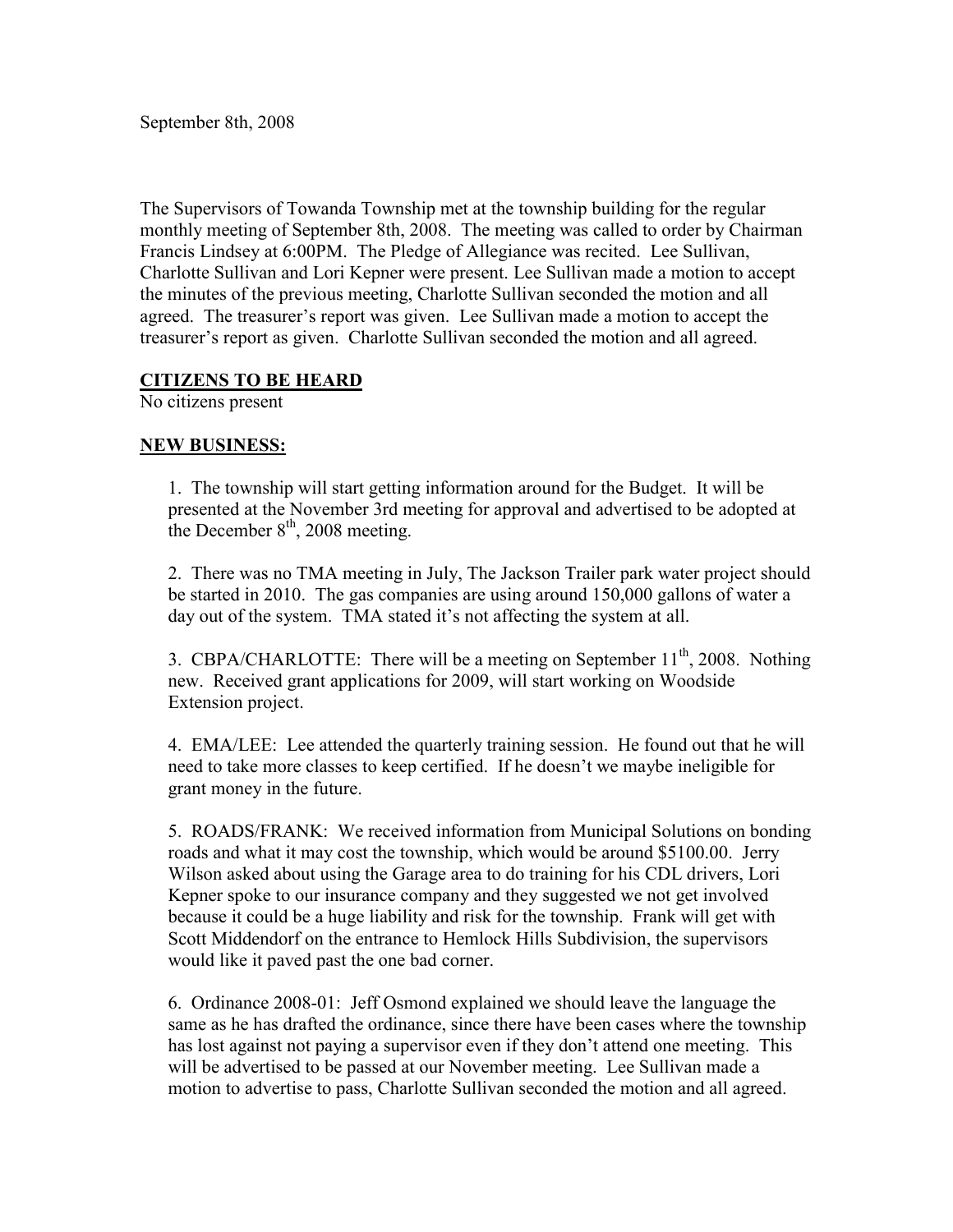- 7. Miscellaneous:
- a. Hemlock Hill Subdivision- Jeff still working on draft.
- b. Airport zoning. Jeff will have by Oct or Nov meeting.
- c. Zoning Hearing Board- Lee Sullivan made a motion to appoint Ray Green, Charles Strickland, and Paul Kreischer as our Zoning Hearing Board Members, Charlotte Sullivan seconded the motion and all agreed.
- d. Jeff finished the employee manual with changes.
- e. We received the fee schedule changes from the Code Enforcement Dept, Lee Sullivan told everyone he did not agree with the changes and voted against the increases, but the COG approved it.
- 8. Charlotte Sullivan made a motion to advertise for quotes for a CPA firm to perform the 2008 audit, Lee Sullivan seconded the motion and all agreed. The supervisors will make their decision at the November meeting.

There was an executive meeting called to discuss a legal matter and personnel issues.

 9. Lee Sullivan made a motion after coming out of the executive meeting to increase Lori Kepner's hours to 4 hours a day. Charlotte Sullivan seconded the motion and all agreed. Lee Sullivan made a motion to have the Attorney with the Insurance Company make a settlement with the Bump case , but wants it written that the Township feels that they are not at all responsible for the accident, and further more that they are not pleased with the Attorney and the outcome of the case. He states it would cost us more to fight it then settling the case, but the Township again does not accept any responsibility for the action on the claim against the township. Charlotte seconded the motion and all agreed.

BILLS TO BE PAID LIST: The supervisors received a detailed list of all bills to be paid from August  $5<sup>th</sup>$ , 2008-September  $8<sup>th</sup>$ , 2008. They also get a detailed list of all bills paid and deposits made between this time frame. Lee Sullivan made a motion to pay the bills, with the addition of Lee Sullivan's contracted mowing rates. Charlotte Sullivan seconded the motion and the vote was unanimous.

Charlotte Sullivan made a motion to change the meeting date for Oct to the  $7<sup>th</sup>$  from the 6 th, because of another meeting that night. Lee Sullivan seconded the motion and all agreed.

The Next meeting will be on October 7, 2008 at 6:00P.M.

Frank Lindsey made a motion to adjourn, Lee Sullivan seconded the motion and the vote was unanimous. The meeting adjourned at 8:30 PM

 $\mathcal{L}_\text{max}$  , which is a set of the set of the set of the set of the set of the set of the set of the set of the set of the set of the set of the set of the set of the set of the set of the set of the set of the set of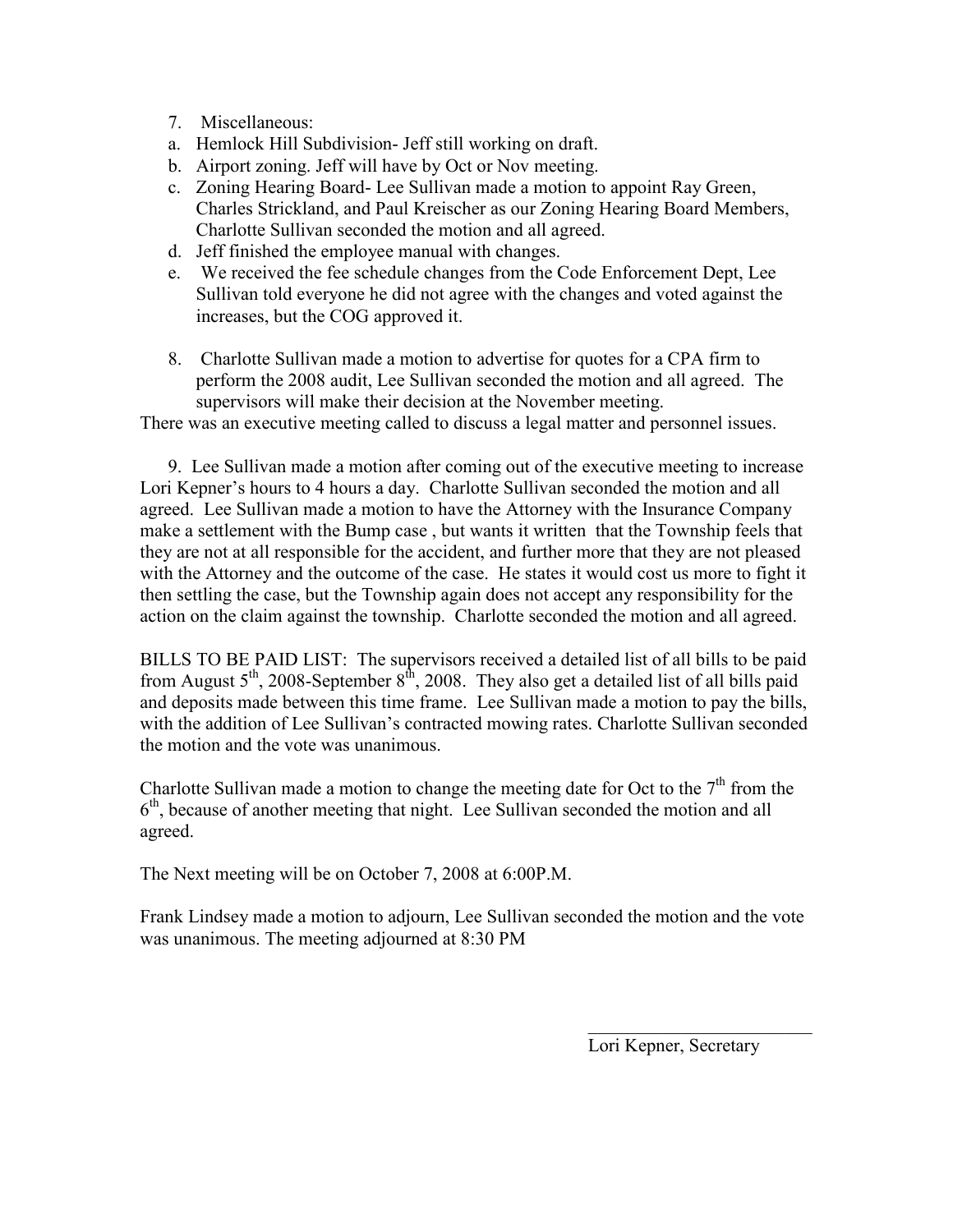The Supervisors of Towanda Township met at the township building for the regular monthly meeting of October 7th, 2008. The meeting was called to order by Chairman Francis Lindsey at 6:00PM. The Pledge of Allegiance was recited. Lee Sullivan, Charlotte Sullivan and Lori Kepner were present. Lee Sullivan made a motion to accept the minutes of the previous meeting, Charlotte Sullivan seconded the motion and all agreed. The treasurer's report was given. Lee Sullivan made a motion to accept the treasurer's report as given. Charlotte Sullivan seconded the motion and all agreed.

#### **CITIZENS TO BE HEARD**

No citizens present

#### **NEW BUSINESS:**

1. Charlotte will start working on the Woodside Sewer Project. She will get in touch with Tina Pickett, Roger Madigan's office, Chris Carney, and Tony Ventello. As she goes through the project, she will keep Lori involved.

2.CBPA/CHARLOTTE: Nothing new, quick meeting.

3. EMA/LEE: Nothing new

4. ROADS/FRANK: Worked on getting all equipment ready for winter months, trimmed trees, mowed roads again, cleaned and prepped tar buggy, will be working on Church Street pipe later on in the month. Cemetery is done for the year, put away equipment. They have been patching holes. Frank needs new windows for his office Lee Sullivan made a motion for Frank to get Rob Daum in to replace windows for approx \$150.00 each this will save on heating costs. We should try to get the windows in by the end of December. Charlotte Sullivan seconded the motion and all agreed. Frank explained that we shouldn't replace the power Venter in the furnace in the garage right now. It is working just fine now, and it will cost the township a little bit of money to fix it so we should wait till something goes wrong.

5. Ordinance 2008-01: Lee Sullivan made a motion to advertise to pass Ordinance 2008-01 the Supervisors Compensation increase for approval at the November meeting. Charlotte Sullivan seconded the motion and all agreed.

- 6. Miscellaneous:
- a. Hemlock Hill Subdivision- Jeff still working on draft.
- b. Airport zoning. Jeff will have by Oct or Nov meeting.
- c. CD rates around 4.45% our savings acct's are only at around 2.36% Lee Sullivan made a motion for Lori to invest in as many CD's as we can with the required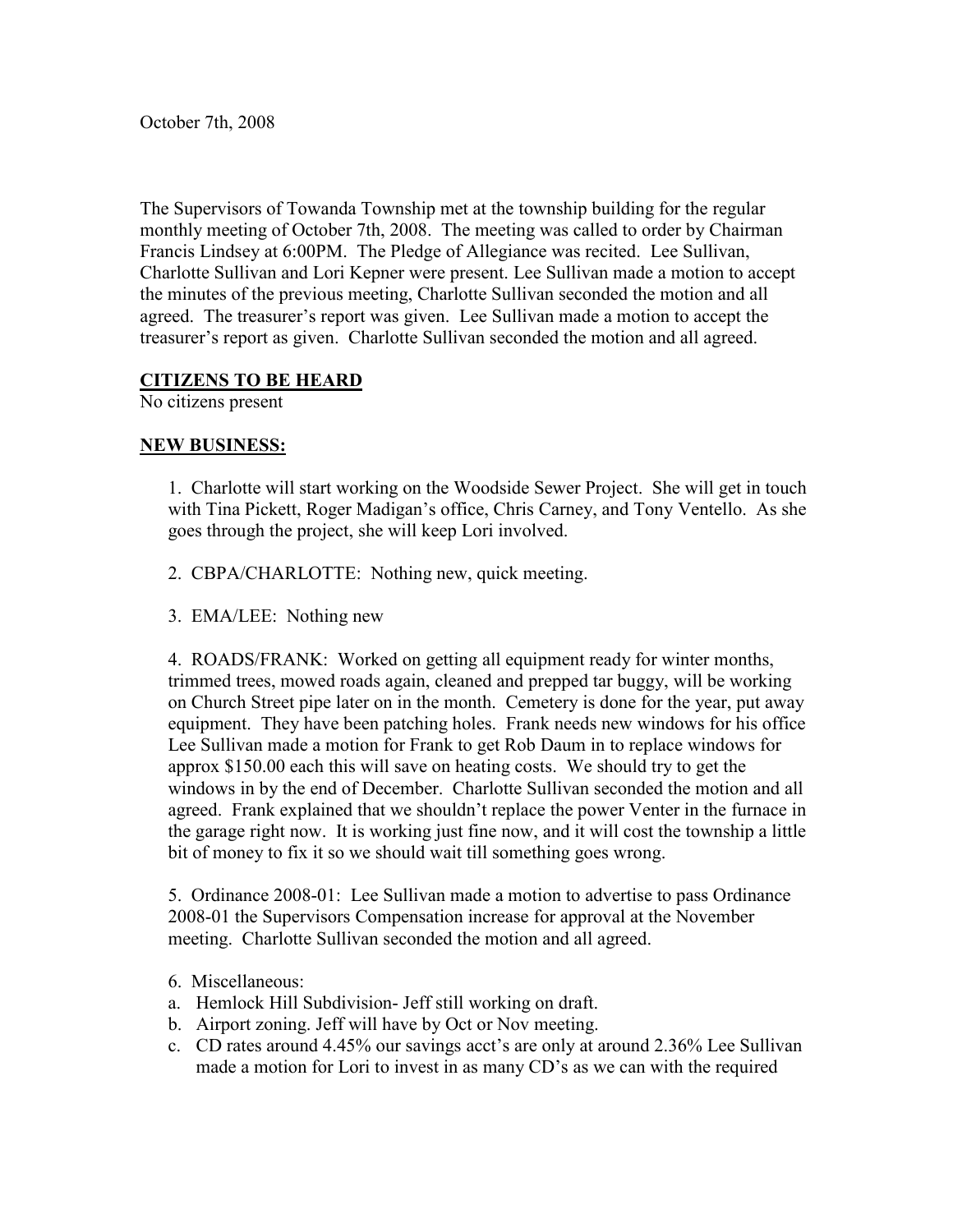amount allowed in each at a higher interest rate. Charlotte Sullivan seconded the motion and all agreed.

- d. OUR 2007 Liquid Fuels audit was good. No findings.
- e. Lee Sullivan made a motion to sign the easement agreement with Hemlock Hills Subdivision for the sewer line. Frank Lindsey seconded the motion and all agreed.
- f. Lee Sullivan made a motion to sign the Connell Subdivision. Charlotte Sullivan seconded the motion and all agreed.
- g. Our Zoning Hearing for Hemlock Hills Subdivision will be on October  $27<sup>th</sup>$ , 2008 at 6PM.
- 7. Lee Sullivan made a motion to pass Resolution 2008-07 Employee Policy Manual, Charlotte Sullivan seconded the motion and all agreed.

BILLS TO BE PAID LIST: The supervisors received a detailed list of all bills to be paid from September  $8<sup>th</sup>$ , 2008- October  $7<sup>th</sup>$ , 2008. They also get a detailed list of all bills paid and deposits made between this time frame. Charlotte Sullivan made a motion to pay the bills, with the addition of Lee Sullivan's contracted mowing rates. Lee Sullivan seconded the motion and the vote was unanimous.

The Next meeting will be on November 3rd, 2008 at 6:00P.M.

Frank Lindsey made a motion to adjourn, Lee Sullivan seconded the motion and the vote was unanimous. The meeting adjourned at 8:00 PM

 $\mathcal{L}_\mathcal{L} = \{ \mathcal{L}_\mathcal{L} \mid \mathcal{L}_\mathcal{L} \in \mathcal{L}_\mathcal{L} \}$  , where  $\mathcal{L}_\mathcal{L} = \{ \mathcal{L}_\mathcal{L} \mid \mathcal{L}_\mathcal{L} \in \mathcal{L}_\mathcal{L} \}$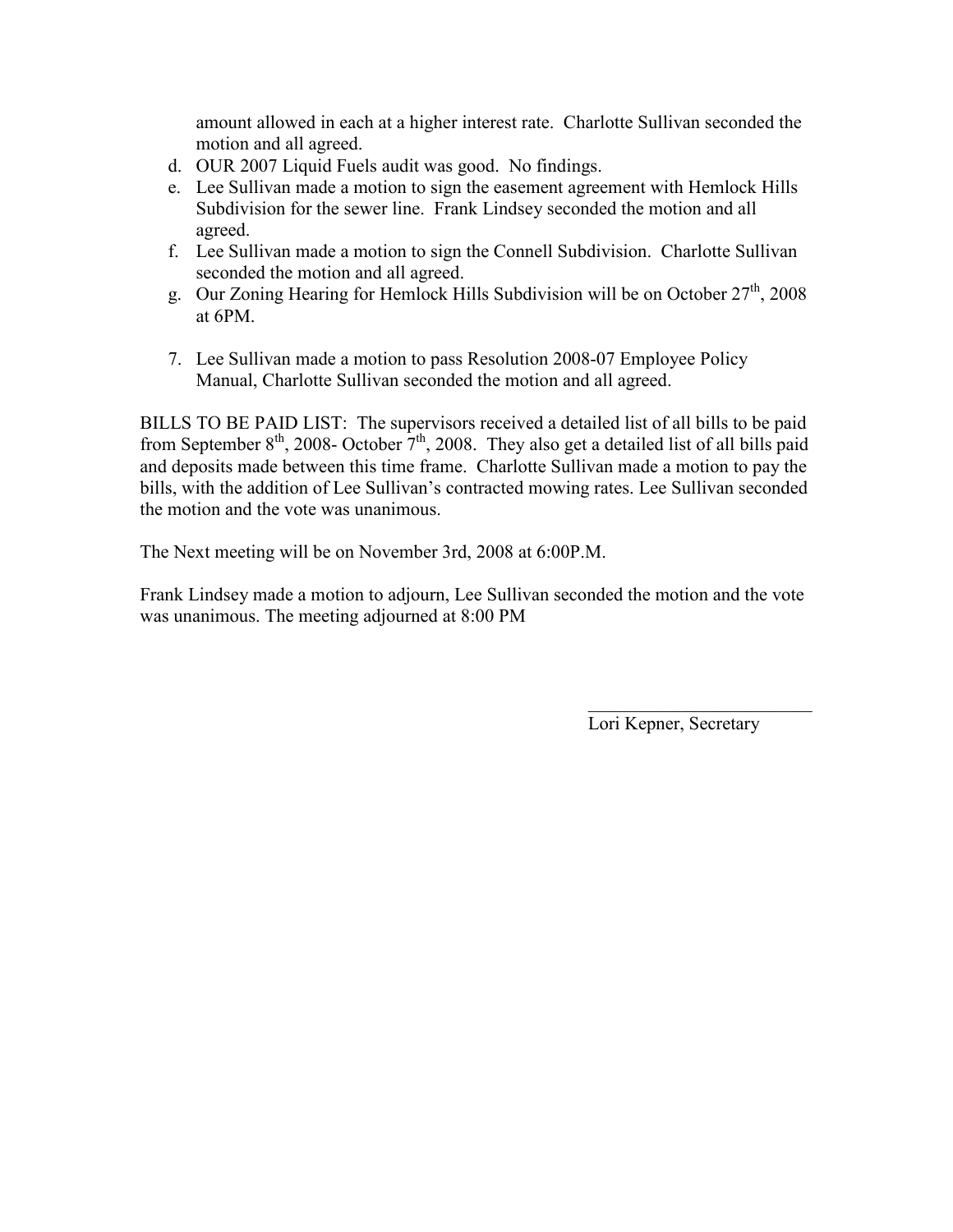November 3<sup>rd</sup>, 2008

The Supervisors of Towanda Township met at the township building for the regular monthly meeting of November 3rd, 2008. The meeting was called to order by Chairman Francis Lindsey at 6:00PM. The Pledge of Allegiance was recited. Lee Sullivan, Charlotte Sullivan and Lori Kepner were present. Lee Sullivan made a motion to accept the minutes of the previous meeting, Charlotte Sullivan seconded the motion and all agreed. The treasurer's report was given. Lee Sullivan made a motion to accept the treasurer's report as given. Charlotte Sullivan seconded the motion and all agreed.

## **CITIZENS TO BE HEARD**

Middendorf Contracting/Mr. Dirt

## **NEW BUSINESS:**

1. Hemlock Hill Maintenance Agreement and Bond: Jeff Osmond finalized the updates to the agreement and bond for the Hemlock Hill Subdivision. Lee Sullivan made a motion to accept the Agreement and Bond information provided by Jeff Osmond. Charlotte Sullivan seconded the motion and all agreed.

- 2. TMA/Charlotte: Nothing new, no minutes
- 3.CBPA/CHARLOTTE: Nothing new

4. EMA/LEE: Lee has been trying to get a hold of Scott Mulner on the street renaming issues so we can move forward.

5. ROADS/FRANK: Trimmed trees and brush, waxing equipment, cleaning up cinder spreader, will need new cinder spreader in 2009, put on budget. Sherry Vanderpool called about her new sign not being installed yet, explained to her that once the names were approved we would install hopefully this coming spring. She thought others had already been installed. We get some cold patch from Vestal Asphalt. Still working on getting windows for garage office. Will be cutting brush behind Metadyne this month.

6. Ordinance 2008-01: Charlotte Sullivan made a motion to pass Ordinance 2008-01 the Supervisors Compensation increase. Lee Sullivan seconded the motion and all agreed.

7. Lee Sullivan made a motion to pass Resolution 2008-08 to hire Frank Melly(CPA) to perform our 2008 audit along with the tax collectors, Charlotte Sullivan seconded and all agreed.

8. Miscellaneous: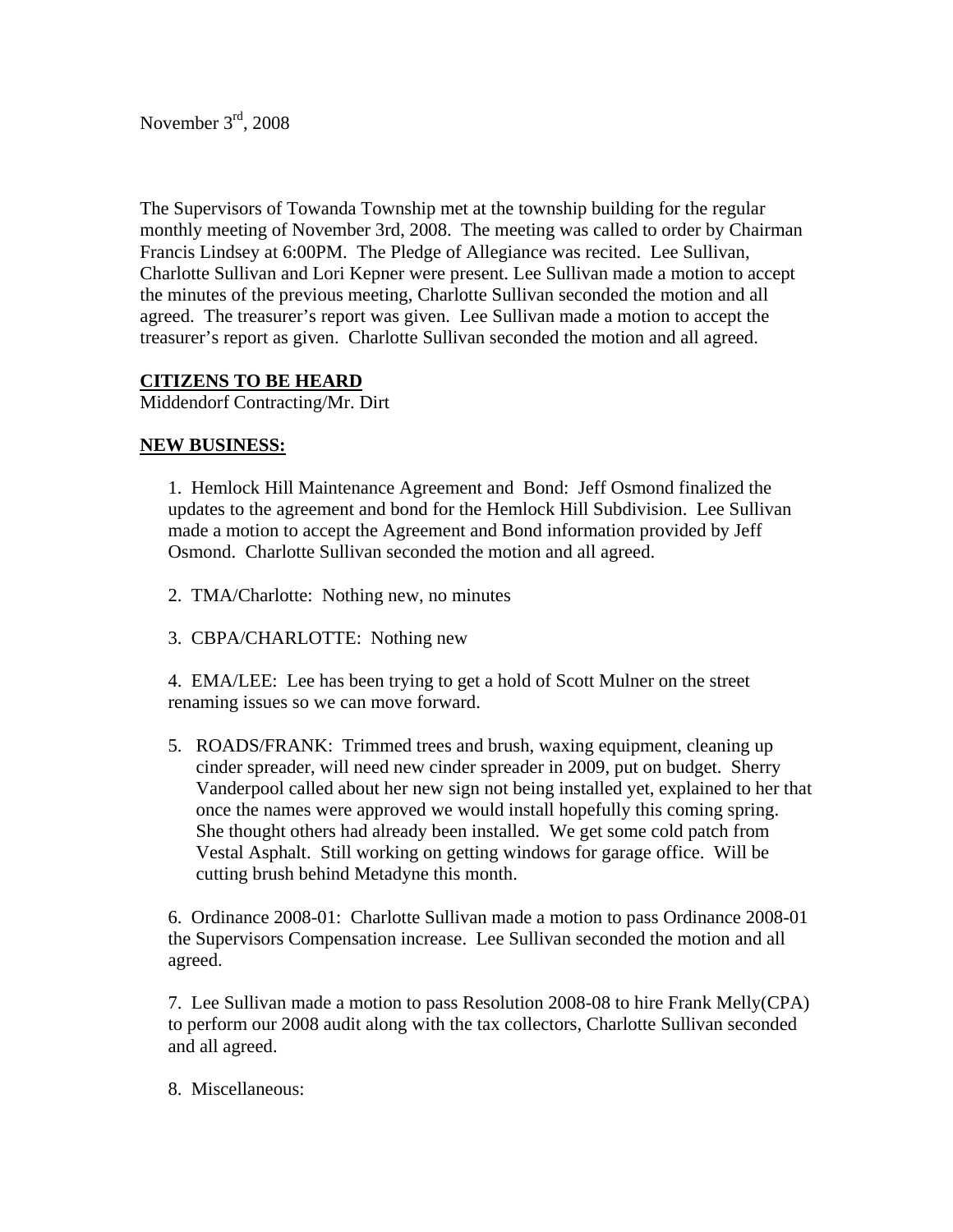- a. Airport zoning. Jeff will have by Nov meeting.
- b. Frank Lindsey made a motion to purchase a new printer for the Township office, Lees Sullivan seconded the motion and all agreed. 75% of the cost will be reimbursed to the township by NTRPC.
- c. We wrote a letter to Towanda Fire Police for their help during Trick or Treat night.
- d. Charlotte Sullivan made a motion to advertise the 2009 proposed budget to be passed at our December 8, 2008, Township Meeting. Lee Sullivan seconded the motion and all agreed.

BILLS TO BE PAID LIST: The supervisors received a detailed list of all bills to be paid from October  $7<sup>th</sup>$ , 2008-November  $3<sup>rd</sup>$ , 2008. They also get a detailed list of all bills paid and deposits made between this time frame. Charlotte Sullivan made a motion to pay the bills, Lee Sullivan seconded the motion and the vote was unanimous.

The Next meeting will be on December 8th, 2008 at 6:00P.M.

Frank Lindsey made a motion to adjourn, Lee Sullivan seconded the motion and the vote was unanimous. The meeting adjourned at 8:00 PM

 $\overline{\phantom{a}}$  , which is a set of the contract of the contract of the contract of the contract of the contract of the contract of the contract of the contract of the contract of the contract of the contract of the contract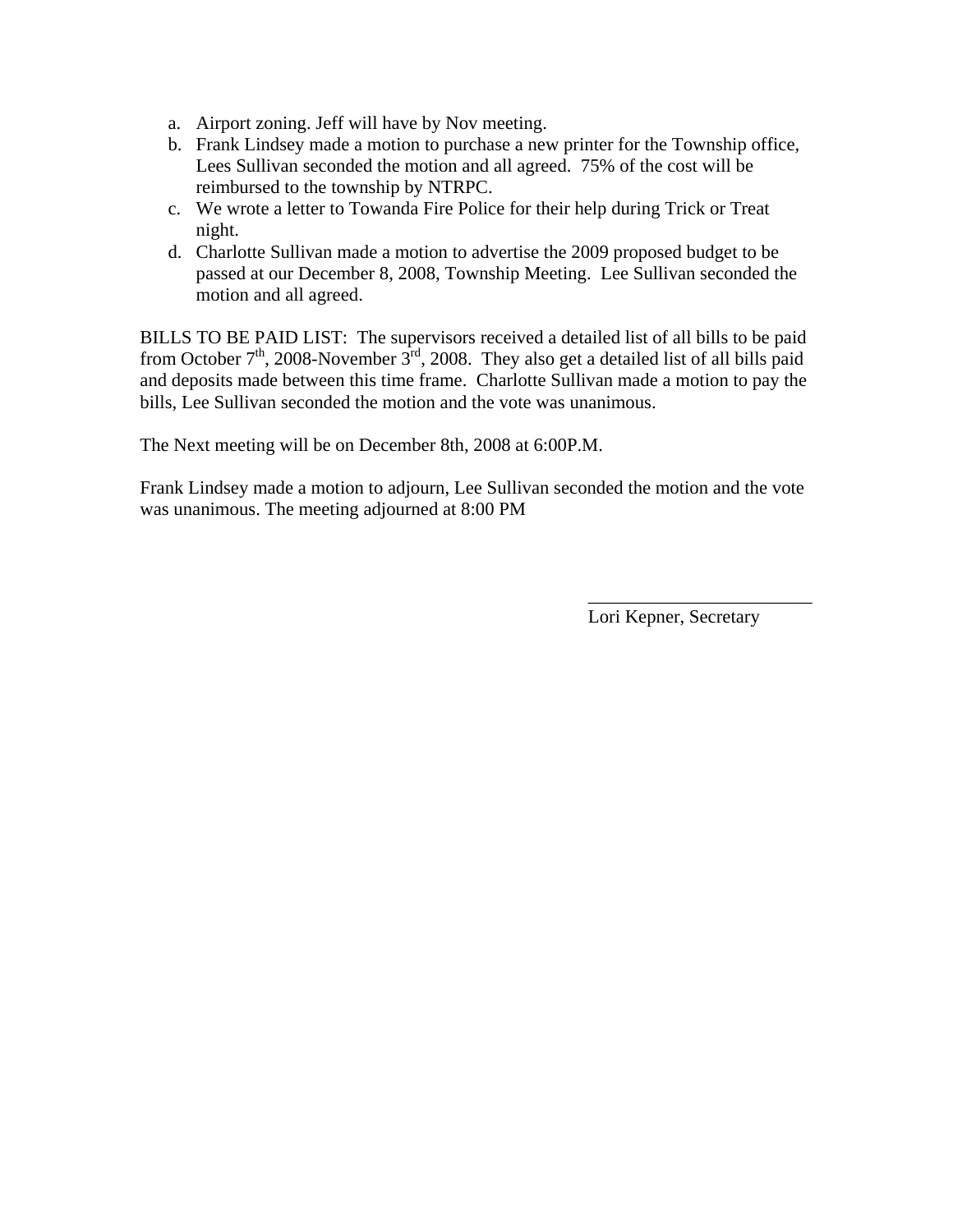December  $8<sup>th</sup>$ , 2008

The Supervisors of Towanda Township met at the township building for the regular monthly meeting of December 8th, 2008. The meeting was called to order by Chairman Francis Lindsey at 6:00PM. The Pledge of Allegiance was recited. Lee Sullivan, Charlotte Sullivan and Lori Kepner were present. Lee Sullivan made a motion to accept the minutes of the previous meeting, Charlotte Sullivan seconded the motion and all agreed. The treasurer's report was given. Lee Sullivan made a motion to accept the treasurer's report as given. Charlotte Sullivan seconded the motion and all agreed.

## **CITIZENS TO BE HEARD**

James Loewenstein was the only visitor. He was here to report on the Budget.

## **NEW BUSINESS:**

1. TMA/Charlotte: Rec'd minutes from Sept and Oct 08

2. CBPA/CHARLOTTE: Rec'd minutes from Nov 08 meeting. Charlotte prepared the grant application package for Woodside to be turned in this week for a grant request to CDBG. Charlotte worked on the project as assistant secretary but refused pay for her time. We will need to reappoint Dr. Thomas Henson to CBPA at our Jan Reorganization Meeting.

3.EMA/LEE: Lee got a hold of Scott Mulner on the street renaming issues so we can move forward. Lori is to call and set up an appointment this month with Scott to finalize the forms and get numbers on posts and signs. We should be able to have everything done and ready to install the spring of 2009. Lee attended the Nov training courses for EMA and also explained that when turning in disaster reports it will require two supervisors signatures. He explained that on the EMA Plan that we need to mark the face page confidential. There is a lot of information on the Plan that cannot be given out due to the Open Records Law.

4. ROADS/FRANK: The guys have been busy keeping the roads cindered and plowed due to the snow storms. We may need more cinders already. Matthews explained to Frank that all he needed to do was call and he'd deliver the cinders right away. We received the agreement with prices from North Towanda Township on maintenance of Laurel Hill Road, Truck rental of \$40.00 per hour with cinders at \$14.84 per ton. One round trip should take about 15 minutes. Frank mentioned that we probably will not receive a bill since we exchange services to North Towanda Township during the spring and summer months helping them with our equipment and time. Lori will note in the agreement letter that we should get billed monthly if there is a bill, because of the fact of intergovernmental cooperation between the two townships. Lee Sullivan made a motion to accept the agreement for the 2008-2009 Laurel Hill Snow Removal, Frank Lindsey seconded the motion and all agreed. Frank will replace the old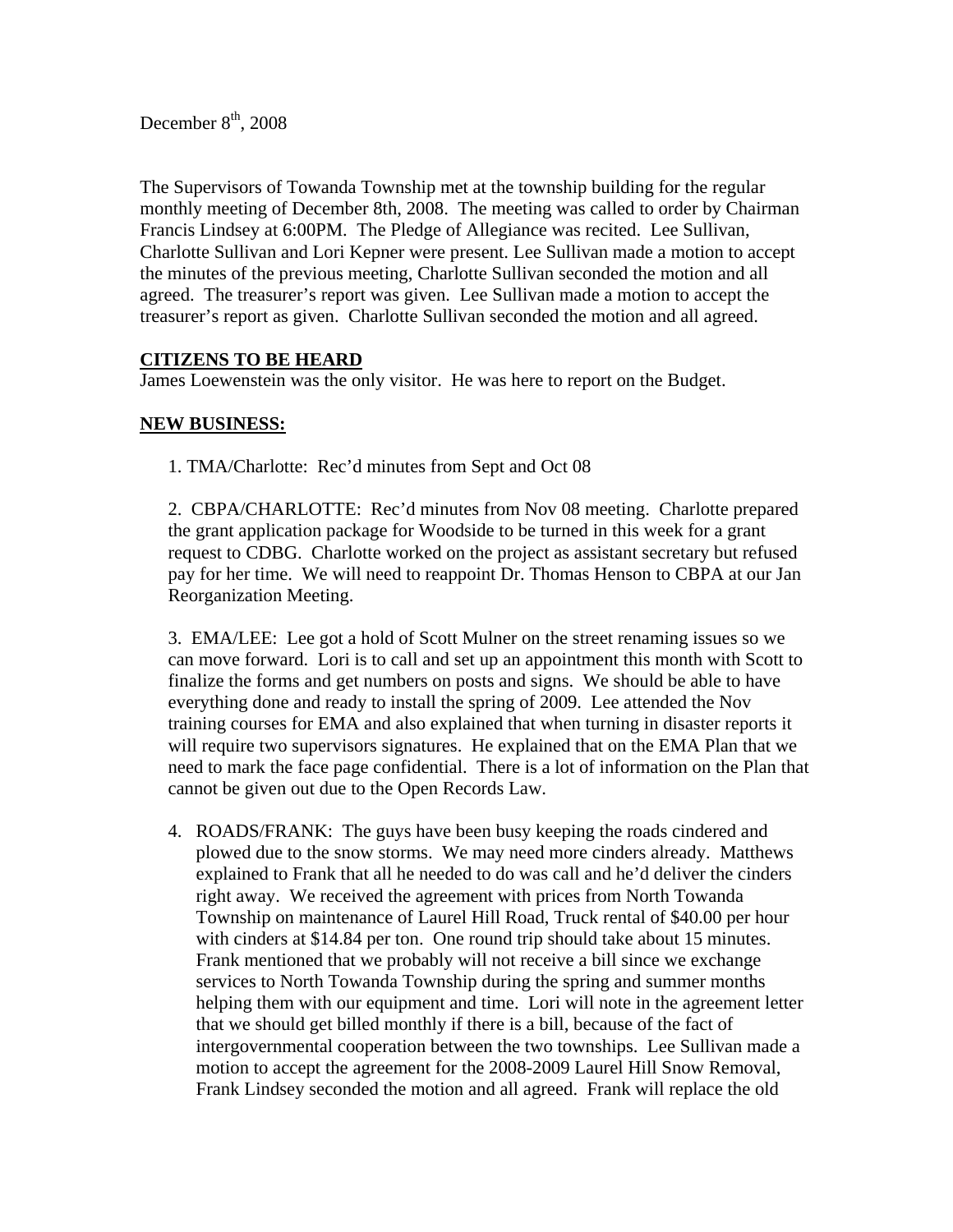windows in the garage office as soon as they come in. We rec'd a better price from C.C. Allis on the windows them from Rob Daum of \$300.00 installed for each window. The windows will cost around \$155.25 each we need three, and we will install them. The guys cleaned up the branches and trees down from the storms and have been busy keeping up the equipment. The supervisors discussed vacating Crandall Road. It is more or less a private drive since the new bridge has been put in.

5. Lee Sullivan made a motion to pass the 2008-09 Budget Resolution with no tax increases. Charlotte Sullivan seconded the motion and all agreed.

6. The supervisors agreed there was no adverse comment needed for the Kyle Cranmer subdivision.

- 7. Miscellaneous:
- a. Airport zoning. Jeff still working on. Called and emailed him several times with no response back before the Dec 08 meeting.
- b. Frank Lindsey made a motion to sign the 2009 Bradford County Humane Society Agreement with the population set at 1131 and a contribution of \$300.00. Lee Sullivan seconded the motion and all agreed.
- c. Lee Sullivan made a motion to appoint Lori Kepner as the Open Records Officer, since Lori is in the office Monday thru Friday with access to the records and laws on the Open Records and has attended a class. Charlotte Sullivan seconded the motion and all agreed. The Township will check with Jeff Osmond to make sure the Open records policy adopted in 2008 is up to date.
- d. We will be receiving grant money for QuickBooks software and a new printer for the Garage office.
- e. Lee Sullivan made a motion to advertise for the Reorganization meeting to be held on January  $5<sup>th</sup>$ , at 6:00pm and to send a certified letter to Loraine Cummings to request the time for the Auditors reorganization meeting to be held on Tuesday January  $6<sup>th</sup>$ , as required by the Second Class Township Code, the Township will advertise for their meeting. Since we have hired again an outside CPA firm to do our Audit, the only responsibility of the elected Auditors are to set the working supervisors pay and benefits (overtime, holiday pay, and pension.). And also to set the treasurers bond. He also made a motion to accept the 2009 meeting dates and to advertise for them as well. Charlotte Sullivan seconded both motions and all agreed.
- f. All receipts and payments due need to be turned into the township before 12/31/08 for the books to reflect payments and receipts for 2008. The last payroll for 2008 will be done on 12/31/08.

g. Lee Sullivan made a motion to install a dial-up internet service in the garage office at a reasonable cost. Charlotte Sullivan seconded the motion and all agreed.